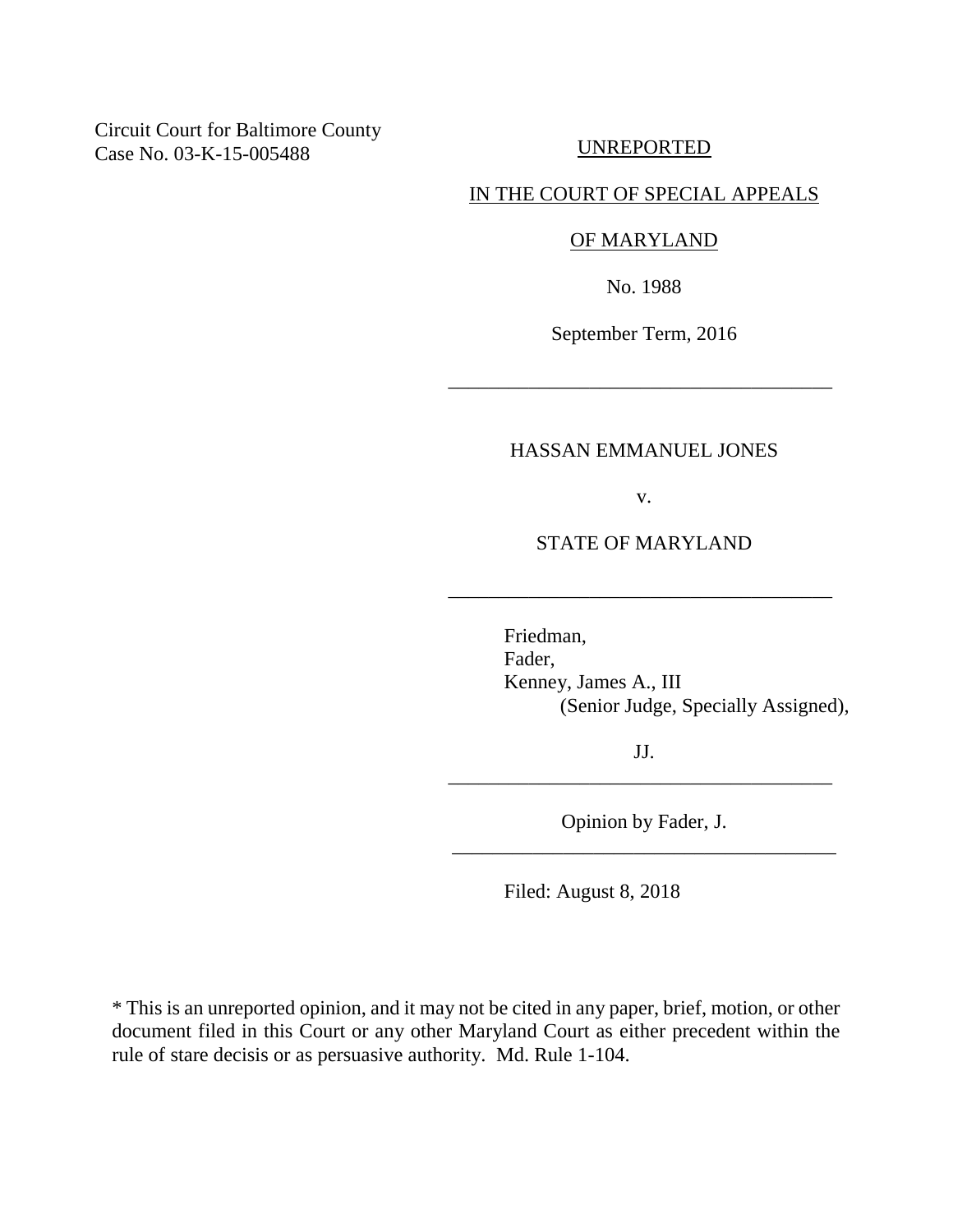A longstanding rule of law prohibits conviction of a criminal defendant based on accomplice testimony—no matter how overwhelming that testimony may be—in the absence of independent corroboration that tends to either (1) implicate the defendant in the crime or (2) identify the defendant with the perpetrators of the crime at or near the time it was committed. A Baltimore County jury convicted appellant Hassan Jones of conspiracy to commit an armed carjacking that led to a brutal murder. However, the evidence against Mr. Jones all came from or through his alleged accomplices. Based on controlling precedent, we must therefore reverse his conviction.

#### **BACKGROUND**

### *A Body Is Discovered*

Early on an August morning in 2015, a neighbor discovered Sandeep Bhulai's dead body lying next to his car in Middle River. Mr. Bhulai had been shot six times, including in the head, neck, left elbow, left arm (twice), and chest. In the grass near the body, police found 9-millimeter and .380 caliber spent shell casings. Police also found a moped, which they later linked to the crime, in a nearby alley.

Through their investigation, the police identified six different individuals as suspects in the crime: Keith Harrison, Kareem Riley, Ramart Wilson, Christian Tyson, Michael Jobes, and Mr. Jones. The police found physical evidence implicating all but Mr. Jones. Messrs. Harrison, Riley, Wilson, and Tyson all left fingerprints on either the moped or Mr. Bhulai's vehicle. The police found Mr. Harrison in possession of the .380 caliber handgun that had fired the shell casings found near Mr. Bhulai's body and they found Mr.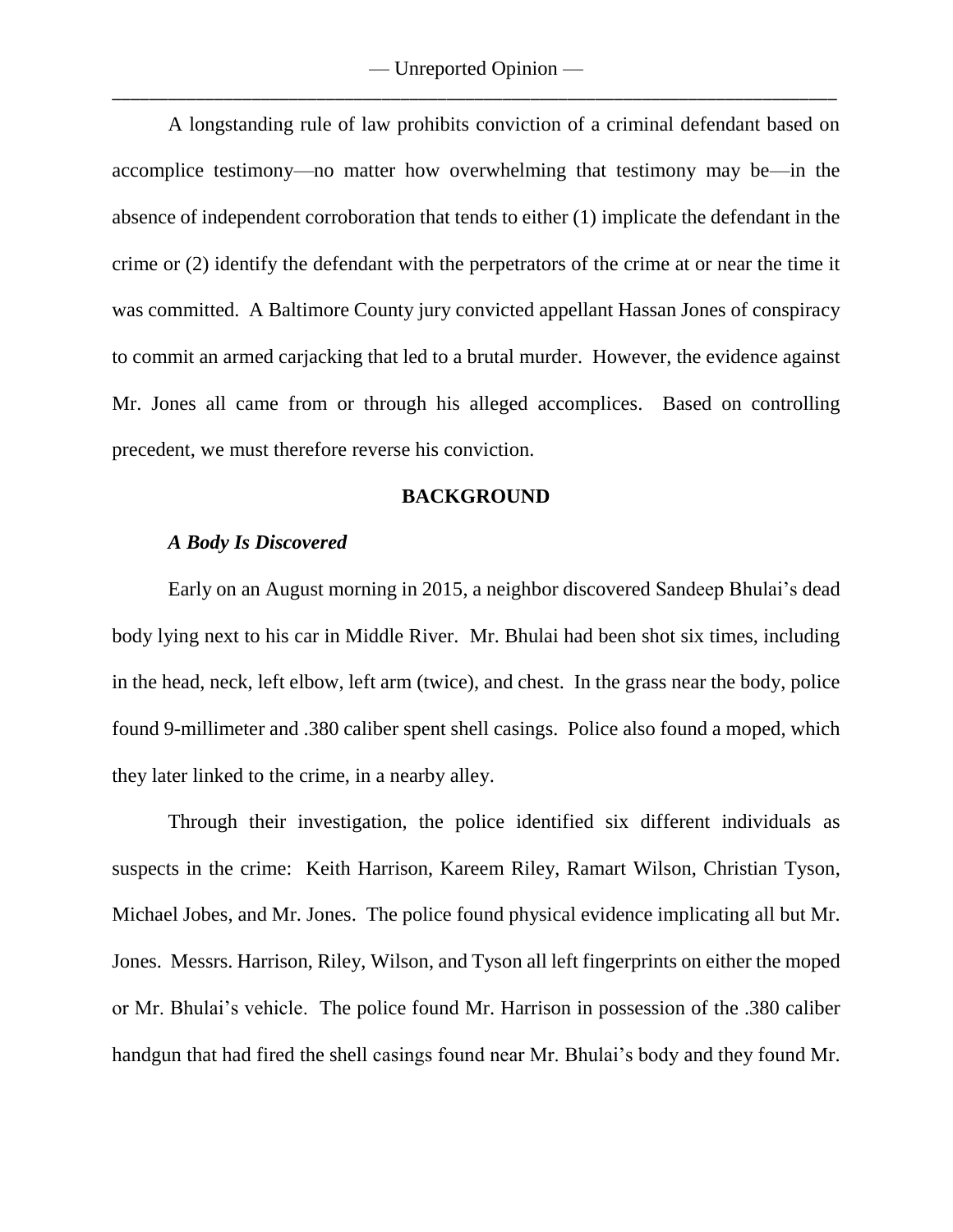Bhulai's cell phone in Mr. Jobes's home. Cell site locational data also placed Messrs. Harrison, Jobes, and Wilson in the vicinity of the murder that night.

## *The Night of the Murder, According to the Accomplices*

Messrs. Tyson, Riley, and Wilson all testified at Mr. Jones's trial. All testified pursuant to plea agreements<sup>1</sup> and all testified consistently with respect to Mr. Jones's role in the events of that evening. According to all three, Mr. Riley drove the group to a party in Reisterstown and then to an afterparty in Woodlawn. At the afterparty, someone took a photo of the group using Mr. Wilson's cell phone. Mr. Wilson identified all of the men in the picture, including Mr. Jones, by writing one of their names or nicknames beside each of the figures in the picture.

According to the accomplices, following the afterparty, the group decided to steal a vehicle nearby in Middle River. They then parked in a residential area and split up. Messrs. Riley, Wilson, and Harrison attempted to steal a moped. When the moped failed to start, however, they abandoned it in a nearby alley. Mr. Wilson then took Mr. Riley, who was very intoxicated, back to the car, while Mr. Harrison went after the others.

The other members of the group—Messrs. Tyson, Jobes, and Jones, eventually joined by Mr. Harrison—looked for a car to steal. According to Mr. Tyson, who provided

 $\overline{a}$ 

 $1$  Mr. Riley pleaded guilty to accessory after the fact to first degree murder for a recommended sentence of ten years, suspend all but five years, and five years' probation. Mr. Wilson pleaded guilty to conspiracy to commit armed robbery for a recommended sentence of 20 years, suspend all but ten years, and five years' probation. Mr. Tyson pleaded guilty to first degree murder for a recommended sentence of life, suspend all but 40 years, and five years' probation.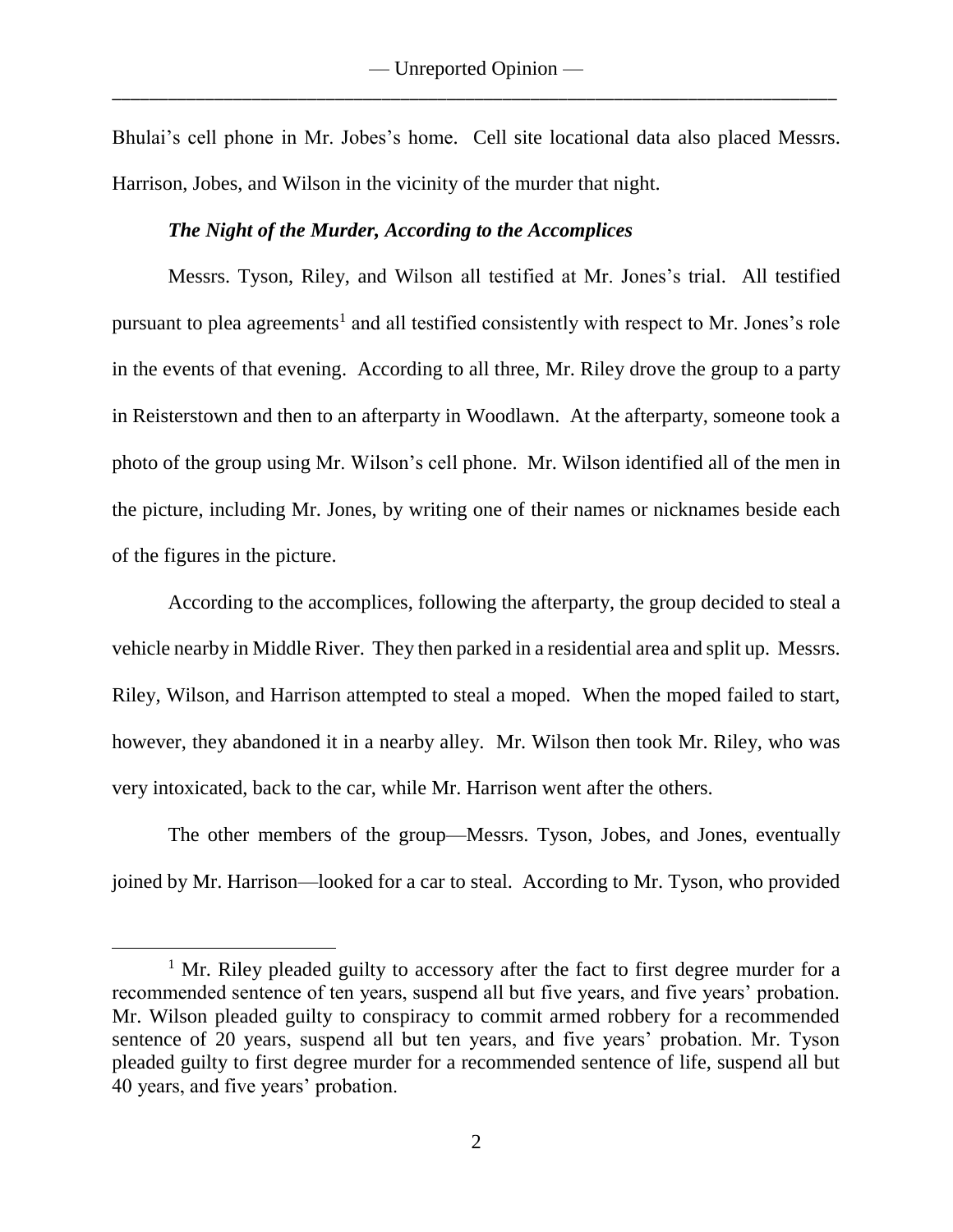the only testimony about the murder itself, they found Mr. Bhulai sitting in his car and forced him at gunpoint onto the side of the road. Mr. Tyson took Mr. Bhulai's cell phone and then Messrs. Jobes, Harrison, and Jones all shot Mr. Bhulai. Mr. Jobes took Mr. Bhulai's wallet and they all ran back to Mr. Riley's car.

Mr. Riley, who had fallen asleep in the car, testified that he was awakened by the sound of gunshots. Mr. Wilson, in the car with Mr. Riley, testified that he also heard gunshots approximately ten minutes after the group split up. Both Messrs. Riley and Wilson testified that when the rest of the group returned to the car, Messrs. Harrison, Jobes, and Jones all had guns in their hands.<sup>2</sup> According to Mr. Riley, Mr. Jones told him to leave quickly because they had just shot someone.

#### *Mr. Jones's Arrest, Trial, and Conviction*

 $\overline{a}$ 

In early September 2015, the police arrested Mr. Jones. During his interrogation, Mr. Jones denied any knowledge of the crime or the other five men, even though his and Mr. Jobes's phone numbers were listed in each other's cell phones. Mr. Jones even initially denied owning a cell phone or having a nickname, although he later admitted to both.

Over a six-day jury trial in August 2016, Mr. Jones was tried on six counts: first degree murder; second degree murder; first degree felony murder; use of a firearm during a crime of violence; conspiracy to commit armed carjacking; and armed robbery. In

<sup>&</sup>lt;sup>2</sup> Messrs. Riley and Tyson testified that Mr. Harrison had a .380 caliber handgun, Mr. Jobes had a .22 caliber revolver, and Mr. Jones had a 9-millimeter. Mr. Wilson could not identify any of the guns, except that Mr. Jobes carried a revolver that evening.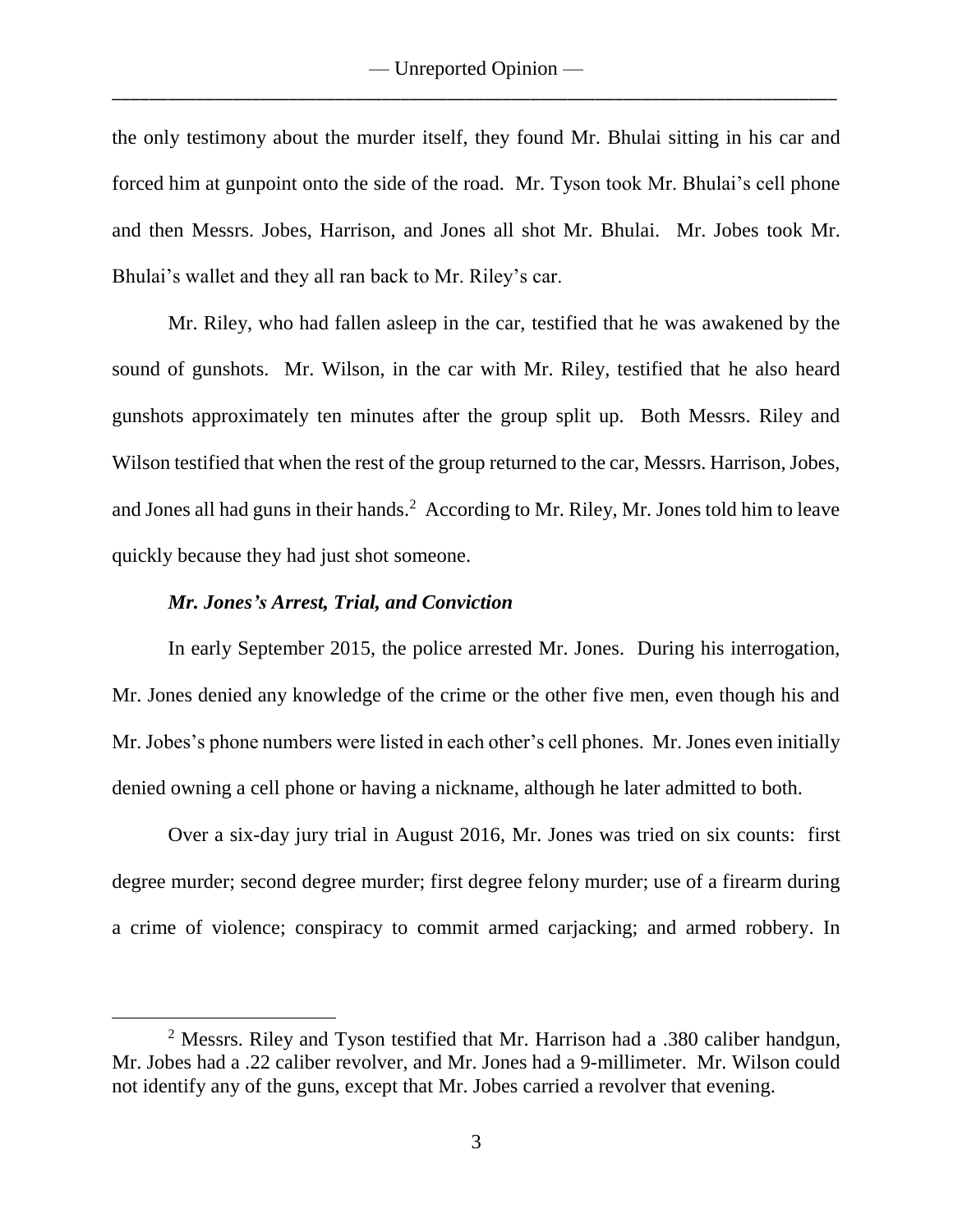addition to the testimony of Messrs. Tyson, Riley, and Wilson, the State presented the testimony of the lead homicide detective, forensic experts, and the police officers involved in the investigation. The State introduced physical evidence from the crime scene and historical cell phone locational data for the cell phones of four of Mr. Jones's alleged accomplices. All of this information generally corroborated the accomplices' testimony regarding their movements and activities that evening. No locational data was presented for Mr. Jones's phone, however, nor did any other physical evidence corroborate his involvement.

At the close of the State's case, Mr. Jones moved for acquittal on all charges, arguing that the accomplices' testimony was uncorroborated and therefore insufficient. The trial court denied the motion, finding that the photograph taken with Mr. Wilson's phone on the night of the murder could serve as the necessary independent corroboration.The court instructed the jury regarding the corroboration requirement.

The jury convicted Mr. Jones of conspiracy to commit armed carjacking but acquitted him of the other charges. Mr. Jones restated his argument regarding the lack of corroboration of the accomplices' testimony in an unsuccessful motion for a new trial. The trial court sentenced him to 30 years' incarceration.

#### **DISCUSSION**

Mr. Jones contends that the State failed to provide sufficient corroboration of the testimony of his alleged accomplices, which served as the only evidence connecting him to the crime. We review a sufficiency-of-the-evidence claim by determining "whether,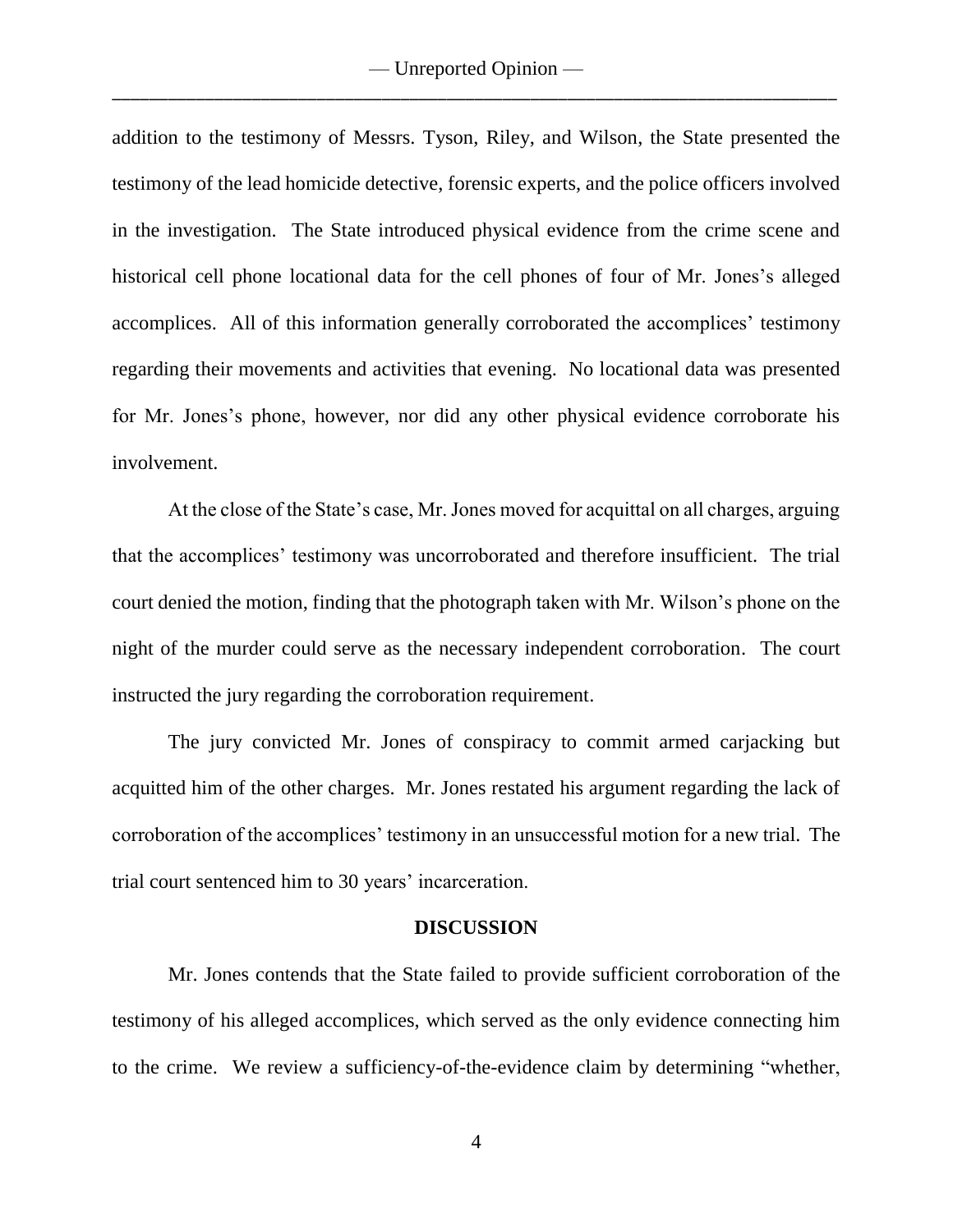after viewing the evidence in the light most favorable to the prosecution, *any* rational trier of fact could have found the essential elements of the crime beyond a reasonable doubt." *Smith v. State*, 415 Md. 174, 184 (2010) (quoting *Jackson v. Virginia*, 443 U.S. 307, 319 (1979)). Weighing the evidence, assessing "the credibility of witnesses and resolving conflicts in the evidence are matters entrusted to the sound discretion of the trier of fact." *In re Heather B.*, 369 Md. 257, 270 (2002) (quoting *In re Timothy F.*, 343 Md. 371, 379 (1996)). Accordingly, both the evidence and all reasonable inferences from that evidence must be viewed in the light most favorable to the State. *Smith*, 415 Md. at 185-86.

#### **I. MARYLAND FOLLOWS THE ACCOMPLICE CORROBORATION RULE.**

"The longstanding law in Maryland is that a conviction may not rest on the uncorroborated testimony of an accomplice." *In re Anthony W.*, 388 Md. 251, 264 (2005) (quoting *Williams v. State*, 364 Md. 160, 179 (2001)); *Boggs v. State*, 228 Md. 168, 170 (1962) ("It is unquestionably true that a person accused of crime may not be convicted in this State on the uncorroborated testimony of an accomplice."). Maryland courts "have steadfastly adhered to [this] rule" since its adoption in 1911. *Woods v. State*, 315 Md. 591, 616 (1989). The theory behind the rule is that an accomplice is "contaminated with guilt," and his or her testimony "should be regarded with great suspicion and caution[;]... otherwise the life or liberty of an innocent person might be taken away by a witness who makes the accusation either to gratify his [or her] malice or to shield himself [or herself] from punishment, or in the hope of receiving clemency" for his or her own involvement in the crime. *Ayers v. State*, 335 Md. 602, 637-38 (1995) (quoting *Watson v. State*, 208 Md.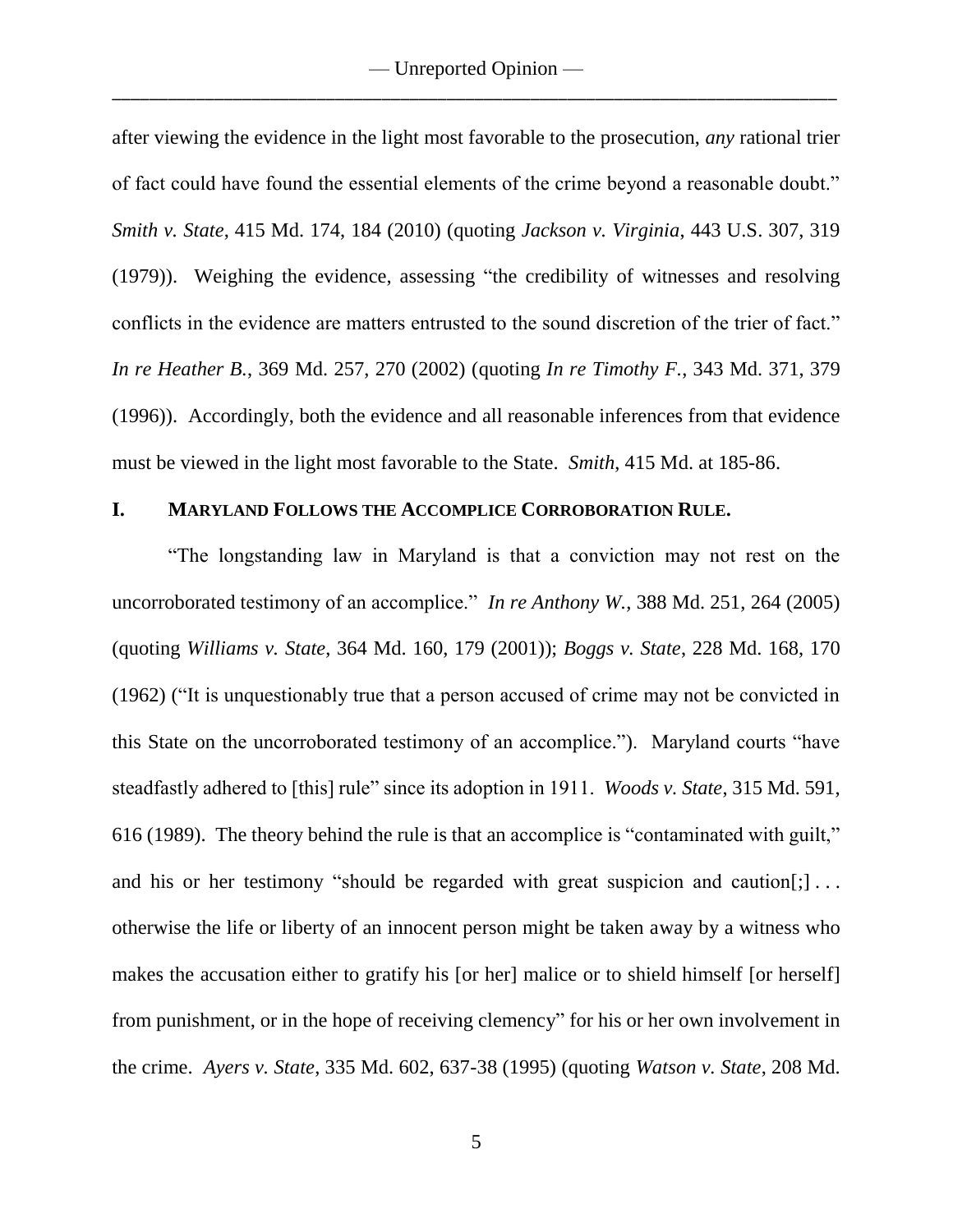210, 217 (1955), *abrogated in part on other grounds by State v. Hawkins*, 326 Md. 270, 284-85 (1992)). Without this rule, it is feared that an accomplice may "point the finger of guilt at one who, for the lack of an alibi or witness, may find himself unlawfully incarcerated. Such would offend our whole system of justice." *Turner v. State*, 294 Md. 640, 642 (1982) (quoting *State v. Foust*, 588 P.2d 170, 173 (Utah 1978)). A necessary but unstated premise of this rule is that, in the absence of at least some corroboration, jurors will be incapable of determining reliably the veracity of the accomplice testimony.

Notwithstanding this concern, "only slight corroboration is required" to send a case that is otherwise wholly reliant on accomplice testimony to a jury. *Ayers*, 335 Md. at 638; *see also Boggs*, 228 Md. at 171 ("[I]t is well settled that not much in the way of corroboration of the testimony of an accomplice is required. It is not necessary that the corroborating testimony be of itself sufficient to convict the accused . . . ."). That slight corroboration, however, must apply to one of two categories of evidence; it "must relate to material facts tending either (1) to identify the accused with the perpetrators of the crime or (2) to show the participation of the accused in the crime itself." *Collins v. State*, 318 Md. 269, 280 (1990) (quoting *Brown v. State*, 281 Md. 241, 244 (1977)) (emphasis omitted). "If with some degree of cogency the corroborative evidence tends to establish either of these matters, the trier of fact may credit the accomplice's testimony even with respect to matters as to which no corroboration was adduced." *Woods*, 315 Md. at 617 (quoting *Brown*, 281 Md. at 244). In this way, Maryland courts have attempted to balance the "presum[ption] that the accomplice's testimony, by itself, is untrustworthy," with the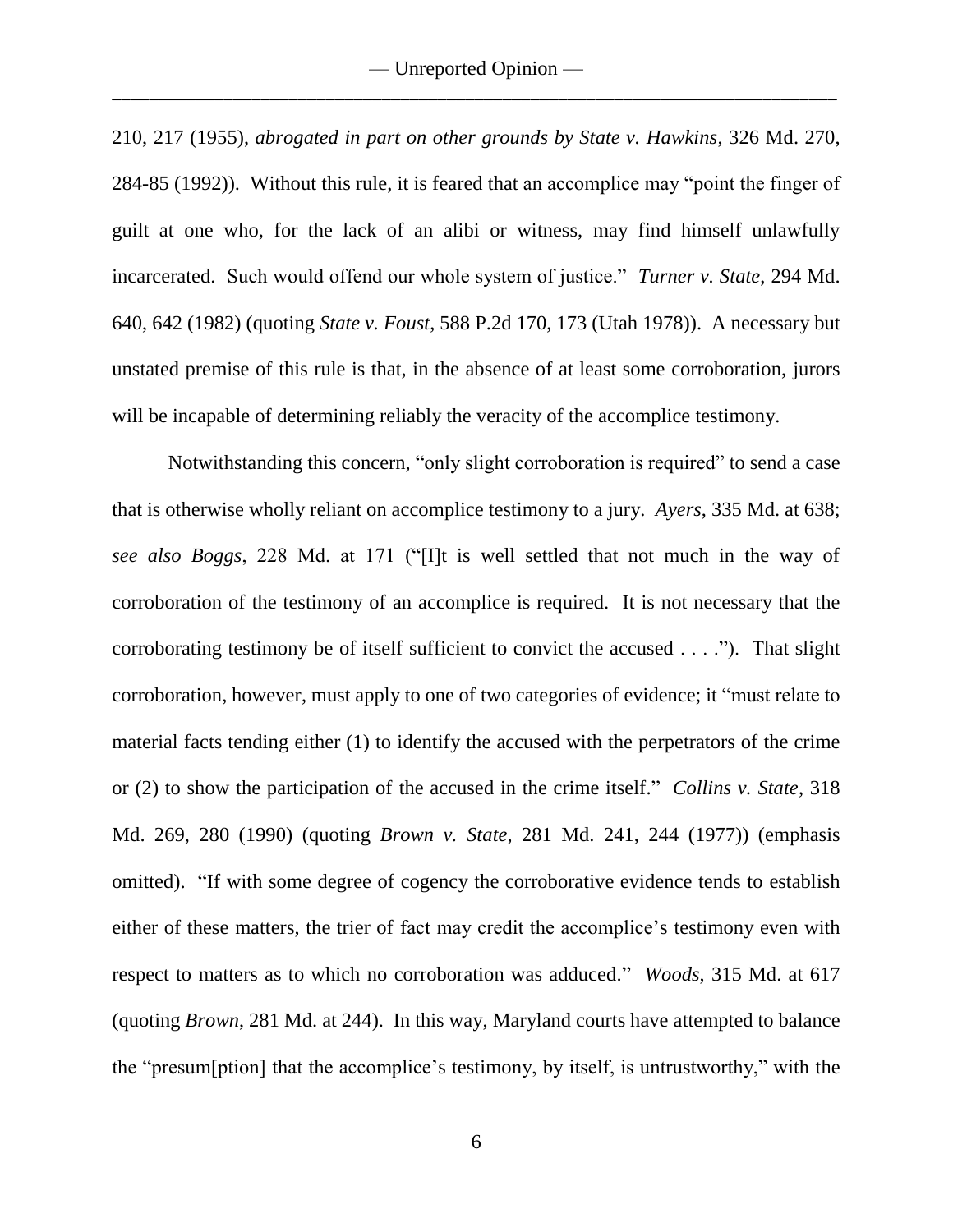risk of "depriving the factfinder of evidence from a source intimately connected with the crime . . . ." *Turner*, 294 Md. at 642.

Evidence tending "to identify the defendant with the perpetrators of the crime" must be sufficiently proximate in time and location to the crime to constitute corroboration. *Foxwell v. State*, 13 Md. App. 37, 39-41 (1971); *see also Wright v. State*, 219 Md. 643, 650-52 (1959) (independent evidence that the defendant had been with the accomplices throughout the night in question provided the necessary corroboration). Thus, "independent evidence corroborating the accomplice's testimony that the accused was in the vicinity of the crime at the time it was committed or that he was in the company of the perpetrator or perpetrators either shortly before or shortly after the crime constitutes legally sufficient corroborative evidence." *Wise v. State*, 8 Md. App. 61, 63 (1969); *see also Boggs*, 228 Md. at 171-72 ("[T]hat appellant and [the accomplice] were, by appellant's own admissions, in the vicinity of the crime in apparent companionship may also sufficiently connect the accused with the commission of the crime so as to furnish the necessary corroboration."). But a defendant's admission that he had been with the alleged accomplice at least several hours before the crime and several blocks away is "too remote in time and place from the commission of the crime to be adequate corroboration under all the circumstances." *Foxwell*, 13 Md. App. at 40-41; *see also Jeandell v. State*, 34 Md. App. 108, 110-13 (1976) (distinguishing cases placing the defendant with accomplices proximate to the commission of the crime).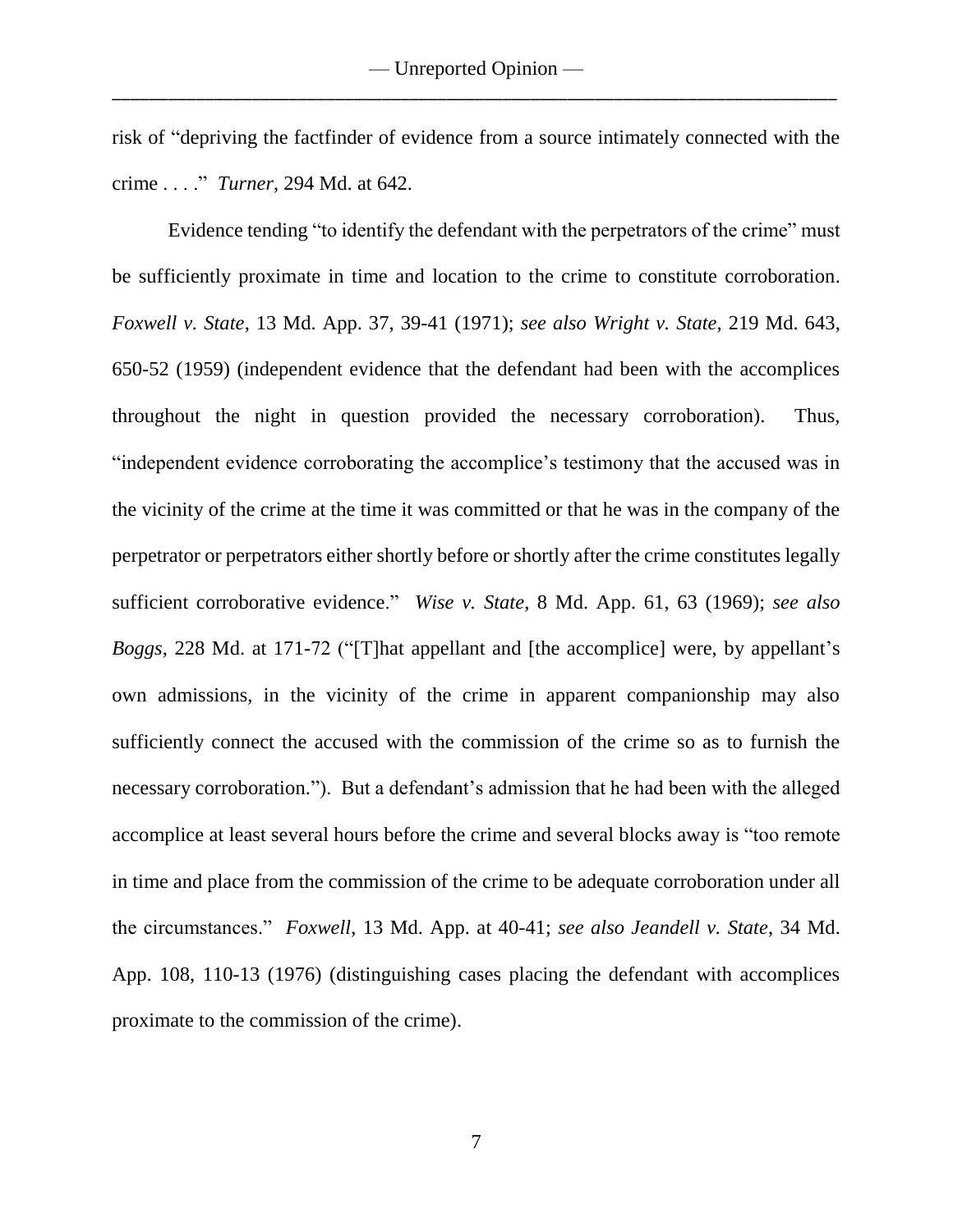The slight corroboration can come from any number of non-accomplice sources, including a defendant's own testimony, *Boggs*, 228 Md. at 171; *Mulcahy v. State*, 221 Md. 413, 427-28 (1960), the inconsistent testimony of a minor child of the accomplice, *McCray v. State*, 122 Md. App. 598, 606 (1998), or from a non-accomplice bystander, *Collins*, 318 Md. at 280-81. But the "corroboration must be independent of the accomplice's testimony." *Turner*, 294 Md. at 646; *see also id.* at 647 ("We hold, therefore, that in order to satisfy the rule of independent corroboration of accomplice testimony, the proffered evidence must consist of something more substantial than the extrajudicial comments of the accomplice himself."); *McCray*, 122 Md. App. at 606.

# **II. NO INDEPENDENT EVIDENCE CORROBORATED THE TESTIMONY OF MR. JONES'S ALLEGED ACCOMPLICES AS TO HIS INVOLVEMENT IN THE CRIME OR HIS IDENTITY WITH THE ACCOMPLICES PROXIMATE TO THE CRIME.**

The ultimate issue in this case is whether the State presented even slight independent corroboration of the testimony of Mr. Jones's alleged accomplices tending to show either Mr. Jones's involvement in the crime or his presence with the accomplices proximate to the crime. The State contends that it did, in three ways. We address each in turn.

First, in a non sequitur, the State points to the significant, perhaps even overwhelming, evidence at trial that corroborated the basic stories told by the three alleged accomplices, including: (1) the consistency among the accounts; (2) cell phone locational data corroborating the accomplices' timeline of events; (3) fingerprints of four accomplices found on the moped and car; (4) the consistency between the coroner's report and Mr. Tyson's description of the murder; (5) shell casings found at the scene matching the types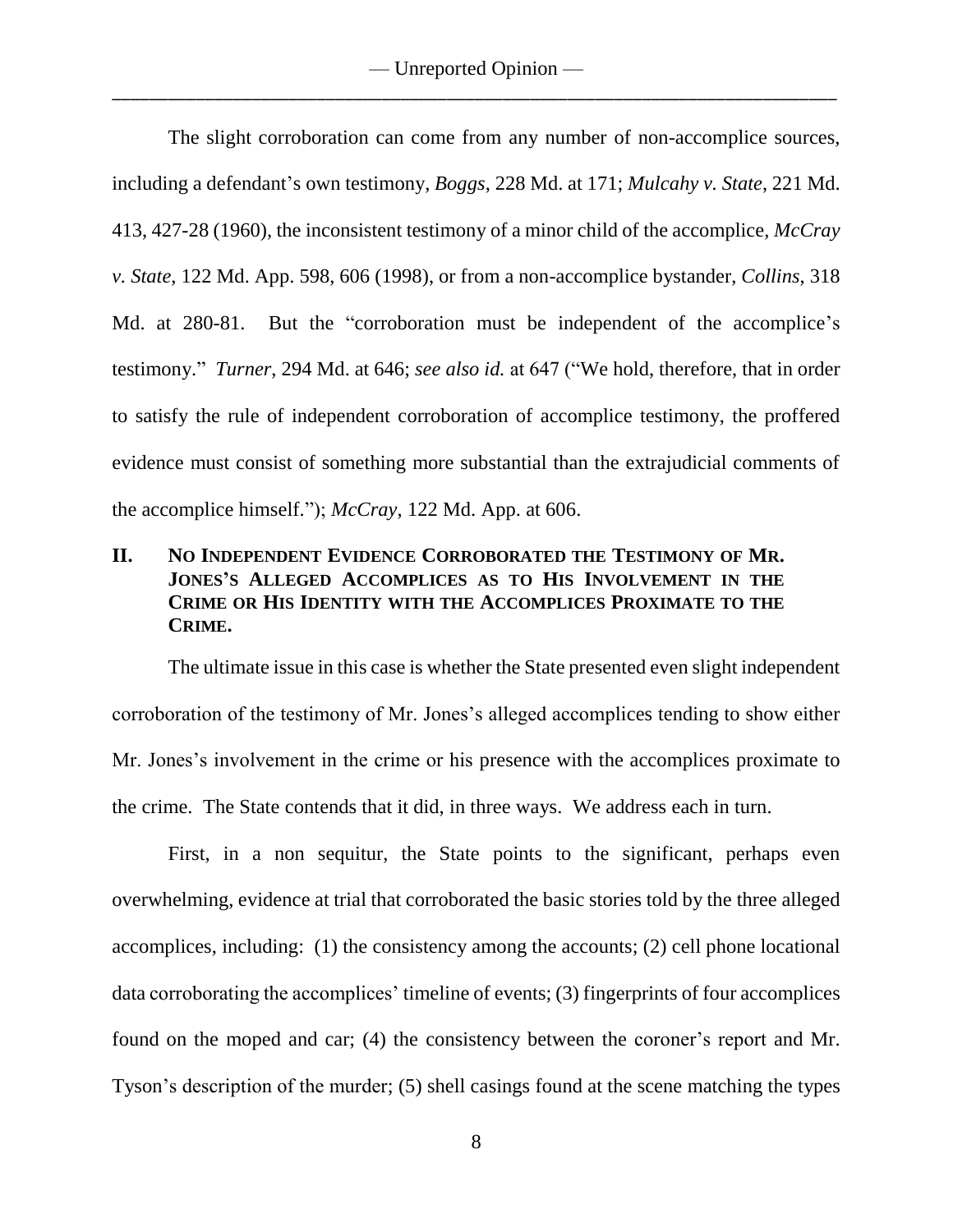of firearms the group reportedly used; (6) the .380 caliber handgun recovered from Mr. Harrison's house; and (7) Mr. Bhulai's cell phone found in the possession of Mr. Jobes. Although this evidence was strongly corroborative generally of the stories told by the accomplices, none of it corroborates Mr. Jones's involvement in the crime or his presence with the perpetrators proximate to the crime.

Second, the State points to the photograph taken with Mr. Wilson's phone, which Mr. Wilson testified: (1) was taken on the evening of the murder, shortly before the murder took place; and (2) depicted all six alleged accomplices, including Mr. Jones. The State argues that this picture corroborates Mr. Jones's presence with the other participants proximate to the crime because it shows that they were all together on the night in question. The photograph, however, cannot constitute independent corroboration because it depends entirely on Mr. Wilson's testimony. Notably, the picture itself does not contain any indication of where or when it was taken, nor did the State offer evidence from any nonaccomplice witness to provide that information. The only connection made at trial between the photograph and the night in question was in Mr. Wilson's testimony. It thus impermissibly "depends upon the testimony of the accomplices, which needs corroboration, for the establishment of the corroboration." *Jeandell*, 34 Md. App. at 111.

Moreover, the face in the picture that Mr. Wilson identified as Mr. Jones is wholly indiscernible. The photograph, which is of poor quality, depicts little more than half of an ill-defined face. In the absence of Mr. Wilson's testimony identifying the face as belonging to Mr. Jones, it would have been impossible for a jury to have identified him. Because Mr.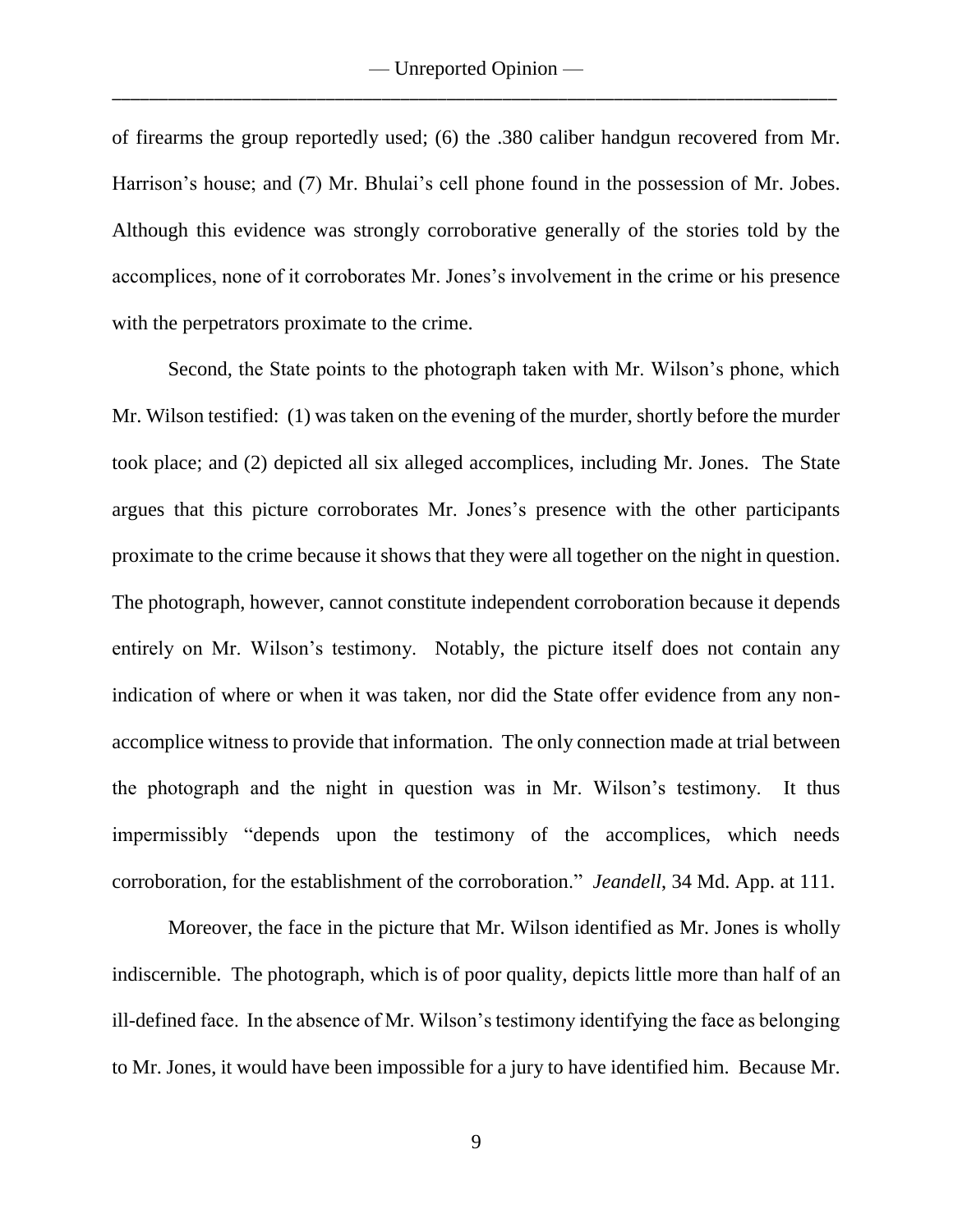Wilson's testimony was essential both in identifying the photograph as having been taken proximate to the crime and in identifying Mr. Jones's depiction in the photograph, it cannot serve as the slight independent corroboration required. If we were to find otherwise, we would essentially be allowing Mr. Wilson to corroborate his own testimony. That we cannot do. *Turner*, 294 Md. at 645; *id.* at 647 ("It would eviscerate the rule to allow an accomplice to corroborate himself.").

Third, the State argues that Mr. Jones's post-arrest false statements to the police in which he denied knowing any of his alleged accomplices and having a cell phone or a nickname—independently corroborate the accomplices' testimony. Although there are a number of flaws in this argument, the most important is that his false statements do not serve either of the purposes corroborative evidence must accomplish. In other words, although false "statements may of themselves serve to corroborate the accomplice's testimony," *McDowell v. State*, 231 Md. 205, 214 (1963), that is only where those false statements pertain either (1) to information directly connecting the defendant either to the crime itself or (2) to the alleged accomplices proximate to the crime, *see id.* (finding the false statements corroborative because they went "to [the defendant's] *whereabouts at the time of the [crime]* and to *his being . . . with [the accomplice] at about that time*") (emphasis added); *Nolan v. State*, 213 Md. 298, 309 (1957) (stating that "[t]he corroborating evidence may be circumstantial and may consist of . . . untruthful statements made by [the defendant] *in respect to matters connected with the commission of the crime*") (emphasis added); *Mulcahy*, 221 Md. at 427-28 (holding accomplice testimony corroborated where the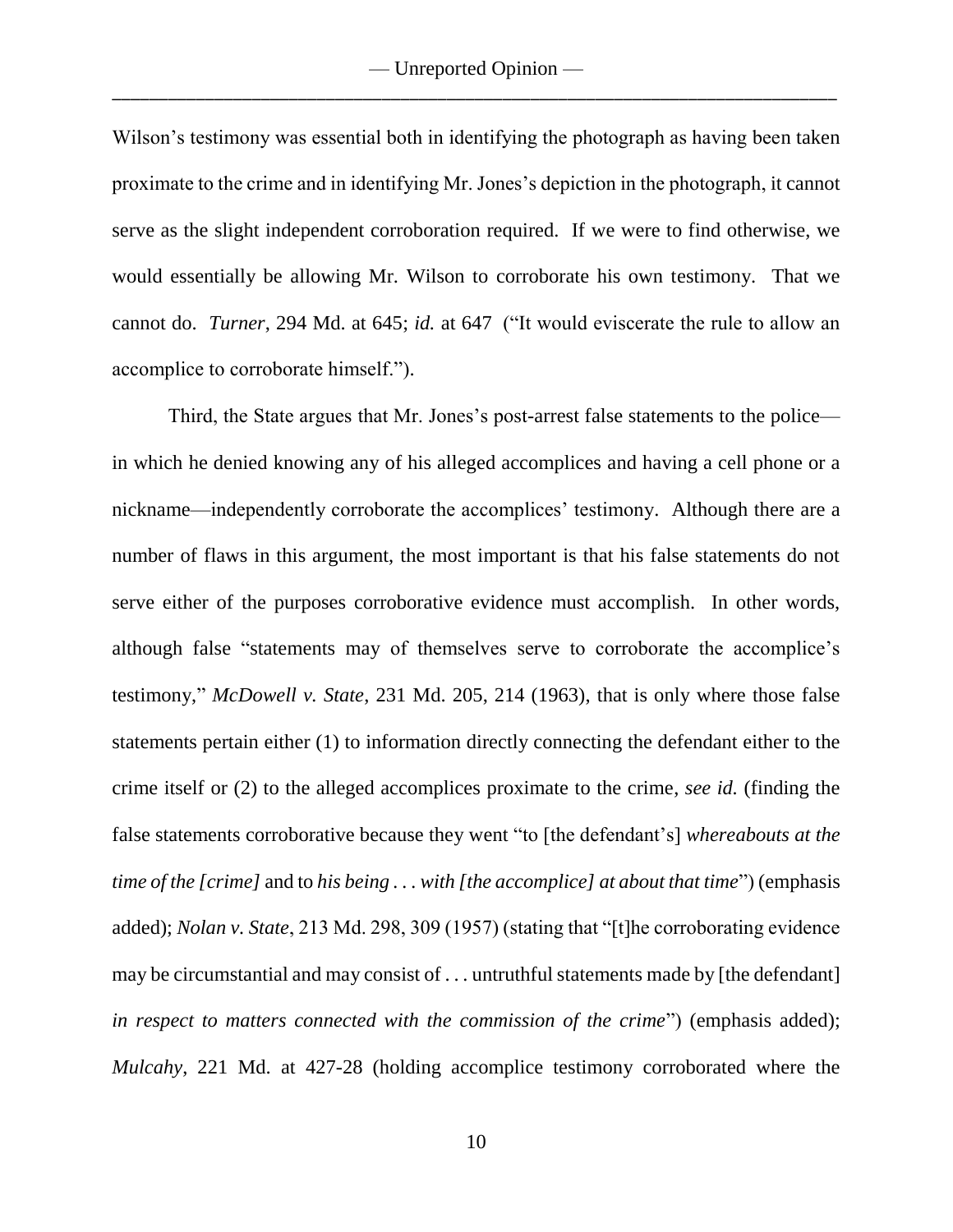defendant's own statements to police placed him with the accomplices around the time and at the scene of the crime); *Wright*, 219 Md. at 651 (finding corroborative false statements about "association with the accomplices a few minutes before the" crime occurred); *Irvin v. State*, 23 Md. App. 457, 468-69 (1974) (finding sufficient corroboration in the defendant's false statements to police about the activities underlying his conviction for obstruction of justice).

Here, Mr. Jones's false statement that he did not know his alleged accomplices does not get the State any closer to either of these points. Setting aside for the moment the testimony of the accomplices, nothing more than pure speculation ties Mr. Jones's denials to the carjacking conspiracy or the accomplices on the evening in question. Mr. Jones's interview took place more than a month after the murder. At that time, he may have lied for any number of reasons: he may not have wanted to be associated with individuals who he believed were involved with criminal activity or who had already been picked up by the police; he may have known one or more of them to be bad actors; he may have engaged in other criminal activity with them; or he may have just distrusted the police. *See Samuels v. State*, 54 Md. App. 486, 494-95 (1983) (discussing how consciousness of guilt can be about an unrelated crime); *People v. Moses*, 63 N.Y.2d 299, 308 (1984) (explaining that "a false alibi may be due not to consciousness of guilt of the crime charged but to consciousness of some incriminating evidence and the justifiable desire to remain free").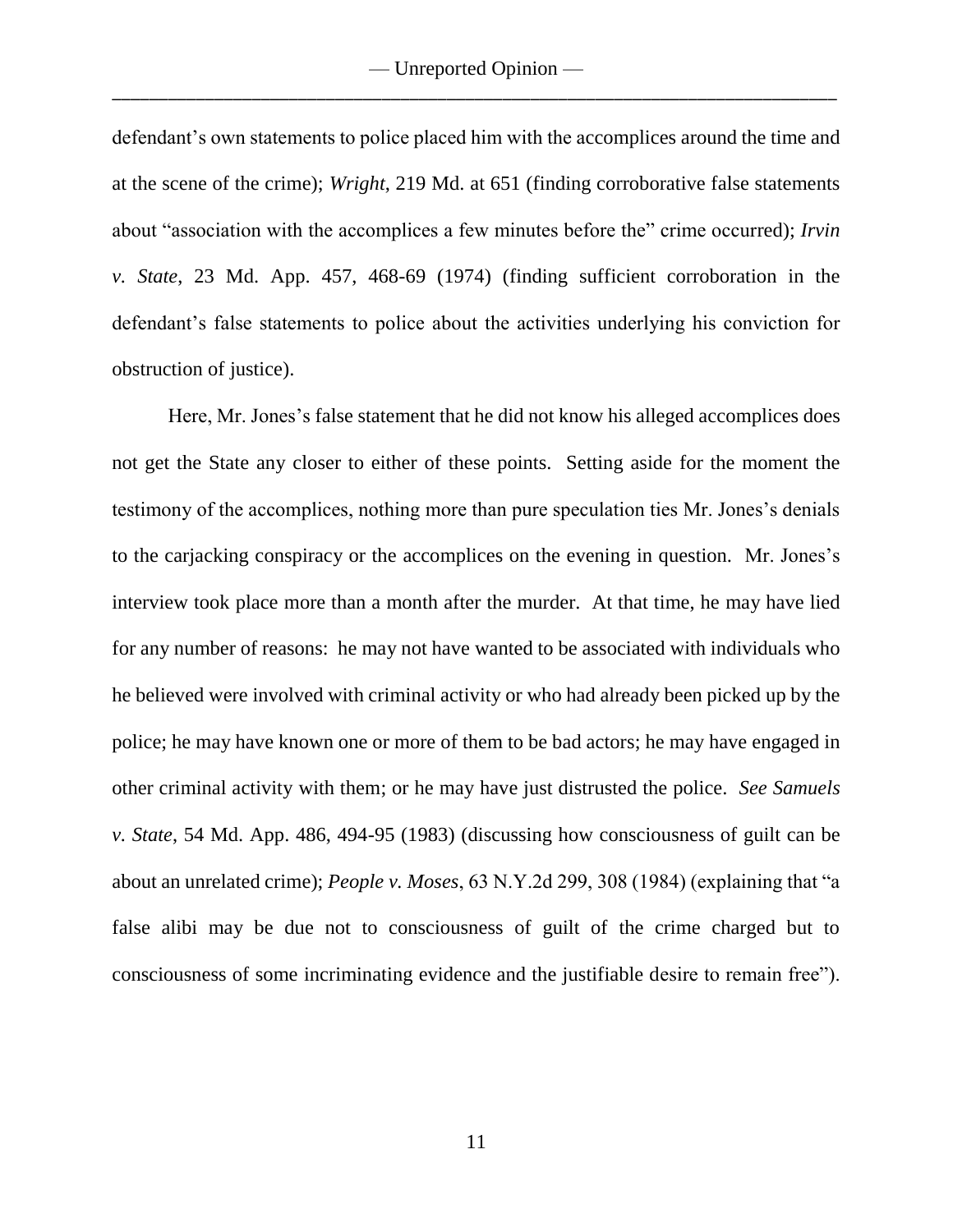Nothing in the record, other than the accomplices' testimony, indicates one of these reasons as being any more likely than any of the others.<sup>3</sup>

The State, relying on the Georgia Supreme Court's decision in *Threatt v. State*, 748 S.E.2d 400 (Ga. 2013), argues that Mr. Jones's false statements are enough because, even if they do not relate to the specifics of this crime, they show consciousness of guilt. We disagree. As an initial matter, *Threatt* does not stand for the proposition that consciousness of guilt evidence alone can provide the necessary corroborative testimony. There, false statements were just one of several corroborative factors, including: (1) the defendant's statement indicating knowledge of the gender of a participant in the events before that was revealed to him; (2) physical descriptions of the height of the culprits provided by a third party; (3) contact between the defendant and an accomplice before and after the shooting; and (4) gunshot primer residue found on the defendant's jacket. *Id.* at 402-03.

Moreover, even if consciousness of guilt were enough by itself, Mr. Jones's denials do not demonstrate consciousness of guilt of the crime at issue. Consciousness of guilt evidence requires four sequential inferences: "(1) from the defendant's behavior to [lying]; (2) from the [lying] to consciousness of guilt; (3) from consciousness of guilt to consciousness of guilt concerning the crime charged; and (4) from consciousness of guilt concerning the crime charged to actual guilt of the crime charged." *State v. Simms*, 420

 $\overline{a}$ 

<sup>&</sup>lt;sup>3</sup> Nor do Mr. Jones's denials that he owned a cell phone or had a nickname advance the State's case for corroboration. The State never produced any evidence that Mr. Jones's cell phone was identified as near the area of the crime and the only significance of Mr. Jones's nickname is that the accomplices identified him by that name.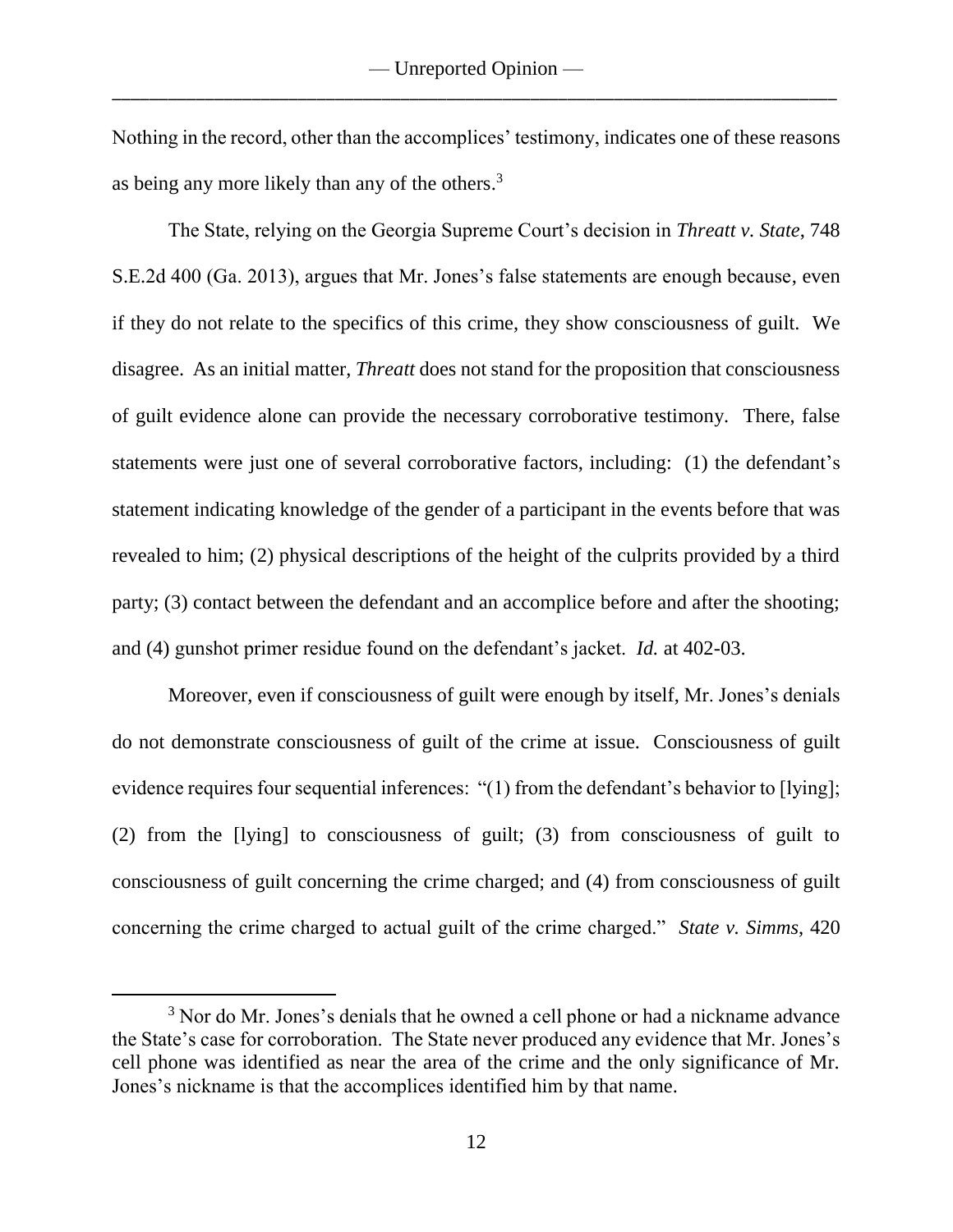Md. 705, 729 (2011) (quoting *Decker v. State*, 408 Md. 631, 642 (2009)). The circumstances here do not support this inferential chain. Stripped of the testimony of the accomplices, there is nothing more than sheer speculation to tie Mr. Jones's denial that he knew his alleged accomplices—coming more than a month after the murder—to consciousness of guilt of *this* crime. *See Decker*, 408 Md. at 642 (asserting that each inference requires evidentiary support).

Furthermore, if the accomplice corroboration rule can be defeated by a defendant's general denial of any knowledge of his alleged accomplices—without tying that in some way to the crime itself or the time and location of the crime—it is difficult to see how the rule would not be rendered meaningless. Corroboration need only be slight, but that does not mean that it can be wholly speculative.

In sum, other than through accomplice testimony, the State presented no evidence corroborating Mr. Jones's participation in the carjacking conspiracy or his presence with the accomplices on the evening in question. Because "a person accused of a crime may not be convicted on the uncorroborated testimony of an accomplice," *Turner*, 294 Md. at 641-42, Mr. Jones's conviction for conspiracy to commit carjacking must be reversed.

# **III. THE COURT OF APPEALS MAY CHOOSE TO REVISIT THE ACCOMPLICE CORROBORATION RULE.**

Our holding here is a straightforward application of a rule that the Court of Appeals established in 1911 and which we are bound to apply. It is a minority rule among the states and a rule that the Court of Appeals has previously recognized "may be of limited utility," but which thus far the Court has deemed safer to keep. *Brown*, 281 Md. at 246.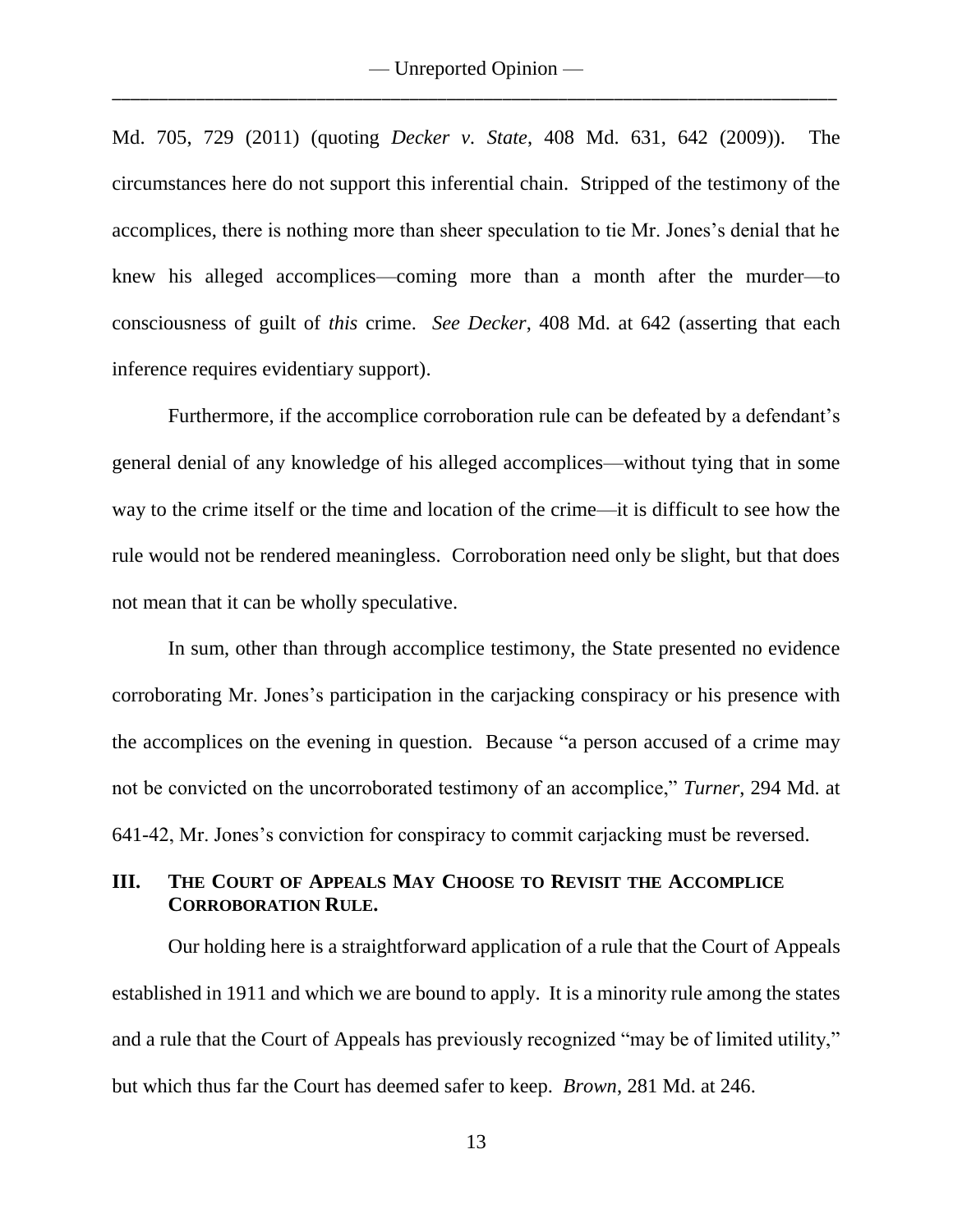We readily acknowledge that the main factor underlying the Court of Appeals's 1977 decision to reaffirm the rule—"the escalating prosecutorial trend freely to utilize accomplices as State witnesses," *id*.—has, if anything, only grown stronger.<sup>4</sup> And we agree that an accomplice's testimony should "be regarded with great suspicion and caution" because an accomplice is "admittedly contaminated with guilt" and may turn State's evidence "to gratify his malice or to shield himself from punishment." *Id.* at 244 (quoting *Watson*, 208 Md. at 217); *Turner*, 294 Md. at 648-49 (same); *In re Anthony W.*, 388 Md. at 264 (same).<sup>5</sup> Indeed, as in 1977, "the evidence of an accomplice is universally received with caution and weighed and scrutinized with great care." *Brown*, 281 Md. at 243 (quoting *Luery v. State*, 116 Md. 284, 292 (1911)).<sup>6</sup> But, as exemplified by the facts of this case,

 $\overline{a}$ 

<sup>4</sup> *See* Jessica A. Roth, *Informant Witnesses and the Risk of Wrongful Convictions*, 53 Am. Crim. L. Rev. 737, 748-50 (2016) (discussing the prevalence of informant witnesses).

<sup>5</sup> *See also* Roth, *Informant Witnesses*, 53 Am. Crim. L. Rev. at 765-84 (discussing inherent, structural, and societal risks of accomplice testimony); Christine J. Saverda, *Accomplices in Federal Court: A Case for Increased Evidentiary Standards*, 100 Yale L.J. 785, 786-87 (1990) (discussing why accomplice-witness testimony should "be afforded special scrutiny").

<sup>&</sup>lt;sup>6</sup> Even those jurisdictions that allow conviction on the uncorroborated testimony of an accomplice express the same concern about the unreliability of that testimony. *E.g.*, *People v. Gomez*, 537 P.2d 297, 300 (Colo. 1975); *State v. Moore*, 981 A.2d 1030, 1059 (Conn. 2009); *Brooks v. State*, 40 A.3d 346, 350 (Del. 2012) (requiring a jury instruction stating "the testimony of an alleged accomplice should be examined . . . with more care and caution than" that of other witnesses); *Bryan v. United States*, 836 A.2d 581, 584 n.3 (D.C. 2003) (Glickman, J., concurring) (collecting cases for the proposition that accomplice testimony is presumptively unreliable); *Dennis v. State*, 817 So. 2d 741, 751 (Fla. 2002) (discussing a jury instruction that directs jurors to "use great caution in relying on the testimony of a witness who claims to have helped the defendant commit a crime"); *State v. Okumura*, 894 P.2d 80, 103-04 (Haw. 1995), *abrogated on other grounds by State*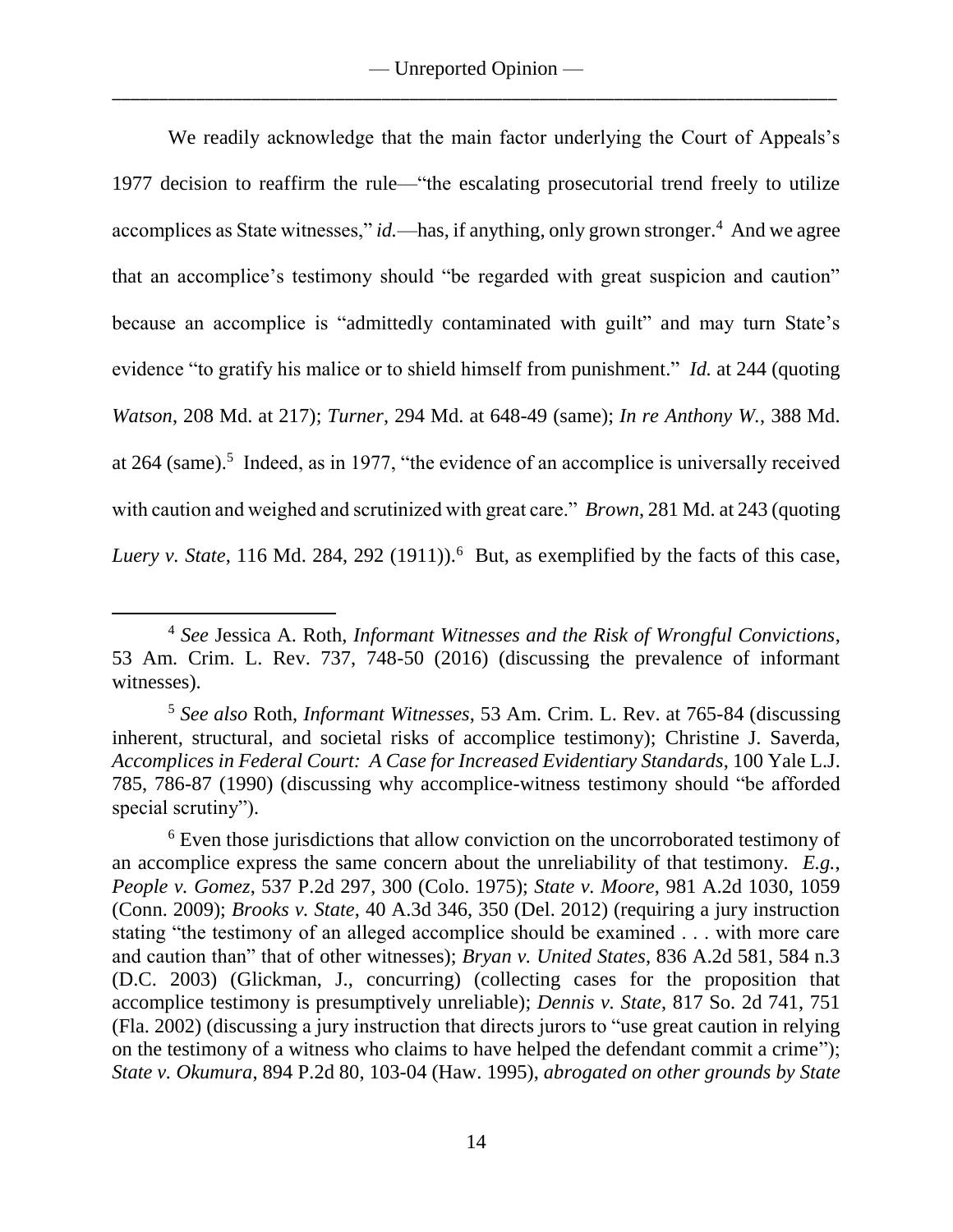we are skeptical that the accomplice corroboration rule strikes the best balance between the potential dangers of accomplice testimony and its potential value. *Turner*, 294 Md. at 642 (indicating the purpose of the rule is to balance the risk of incarcerating defendants based on untrustworthy testimony with the need to leverage those "intimately connected with the crime" as sources of evidence).

The goal of requiring corroboration is to prevent the conviction of a criminal defendant based on testimony that is inherently unreliable. The validity and importance of that goal is unquestionable. But whether the rule is well-suited to accomplishing that

 $\overline{a}$ *v. Cabagbag*, 277 P.3d 1027, 1038-39 (Haw. 2012); *People v. McLaurin*, 703 N.E.2d 11, 21 (Ill. 1998); *Brown v. State*, 671 N.E.2d 401, 410 (Ind. 1996) (indicating "the danger of convictions resulting from purchased testimony") (quoting *Tidwell v. State*, 644 N.E.2d 557, 560 (Ind. 1994)); *State v. McLaughlin*, 485 P.2d 1360, 1364 (Kan. 1971) (quoting favorably the trial court's jury instruction that accomplice testimony "should be received with great caution"); *State v. Prince*, 211 So. 3d 481, 503 (La. Ct. App.), *writ denied*, 211 So. 3d 481 (La. 2017) & 237 So. 3d 1190 (La. 2018), *petition for cert. filed*, \_\_ U.S.L.W. \_\_ (May 22, 2018) (No. 17-9016); *State v. Jewell*, 285 A.2d 847, 851 (Me. 1972); *People v. Young*, 693 N.W.2d 801, 804 (Mich. 2005); *Williams v. State*, 32 So. 3d 486, 490 (Miss. 2010); *State v. West*, 295 A.2d 457, 458 (N.H. 1972); *State v. Adams*, 943 A.2d 851, 864 (N.J. 2008); *State v. Sarracino*, 964 P.2d 72, 77-78 (N.M. 1998); *State v. Morston*, 445 S.E.2d 1, 12 (N.C. 1994) (quoting the pattern jury instruction with approval); *Commonwealth v. Rega*, 933 A.2d 997, 1014 (Pa. 2007); *State v. Padilla*, \_\_ P.3d \_\_, 2018 UT App 108, ¶ 13 (2018) (quoting Utah Code Ann. § 77-17-7); *State v. Briggs*, 568 A.2d 779, 784 (Vt. 1989) (quoting the trial court's jury instruction with approval); *Via v. Commonwealth*, 762 S.E.2d 88, 88-89 (Va. 2014); *State v. Harris*, 685 P.2d 584, 586-87 (Wash. 1984), *overruled in part on other grounds by State v. McKinsey*, 810 P.2d 907 (Wash. 1991); *State v. Vance*, 262 S.E.2d 423, 426-27 (W. Va. 1980); *Linse v. State*, 286 N.W.2d 554, 558 (Wis. 1980) ("[A]ccomplice testimony should be weighed with greater caution than the testimony of other witnesses."); *Phillips v. State*, 553 P.2d 1037, 1040 (Wyo. 1976); *Caminetti v. United States*, 242 U.S. 470, 495 (1917) (indicating that "it was the better practice for courts to caution juries against too much reliance upon the testimony of accomplices, and to require corroborating testimony before giving credence to such evidence").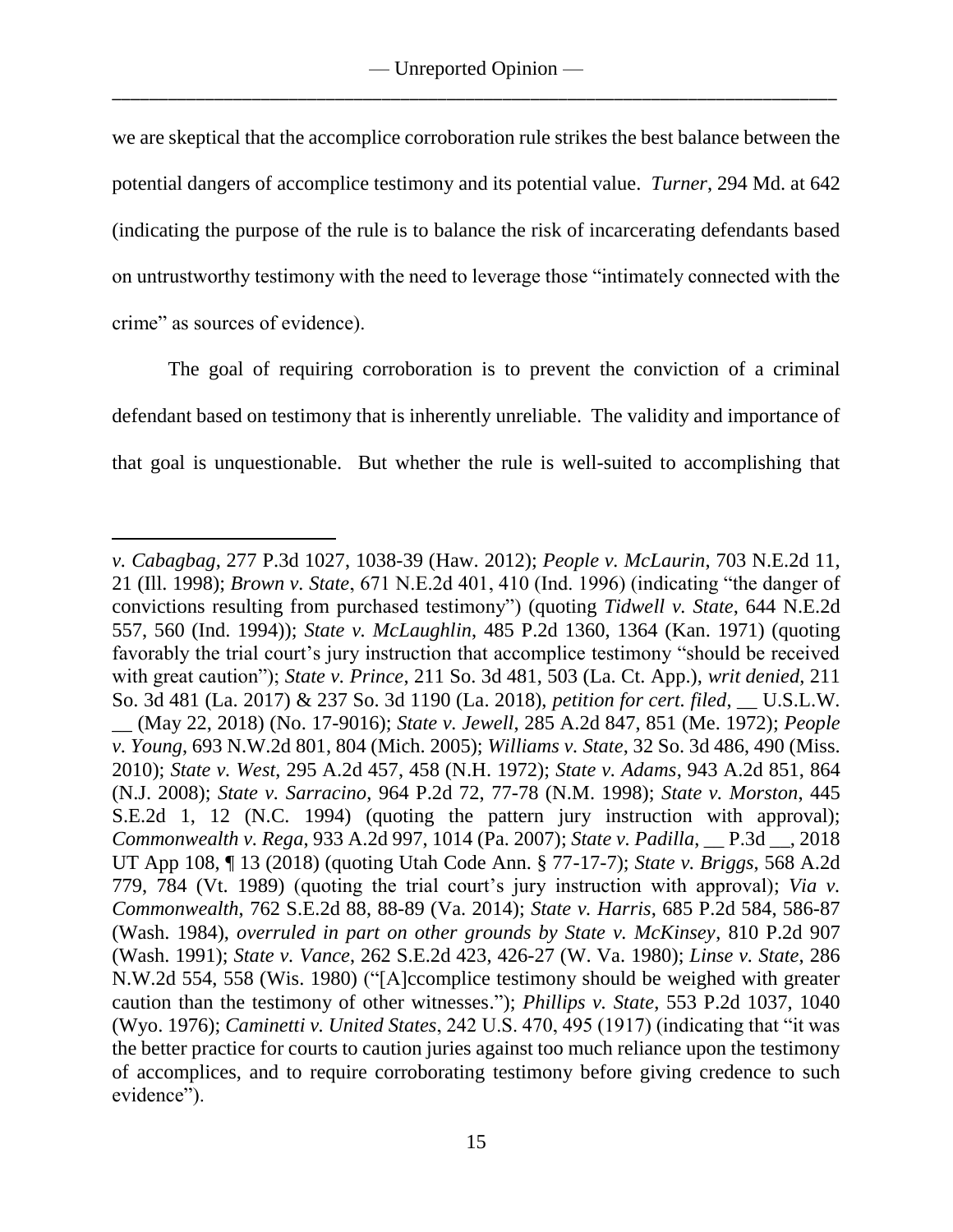goal—in other words, whether it really does effectively distinguish cases in which evidence of guilt is reliable from those in which it is not—is less certain. On one hand, the rule can act as a complete bar to a factfinder's consideration of potentially overwhelming evidence of guilt for want of a specific type of evidence. On the other hand, the restriction—and any protective value it might offer—evaporates entirely if the State is able to offer any slight piece of evidence of that type, even if that evidence is itself of minimal persuasive value. Stated differently, under this rule, a factfinder's consideration of evidence she or he might conclude is highly reliable can be forbidden in one case, while in a different case the same factfinder may be permitted to weigh a much lesser quantum of much more suspect evidence. *See* Roth, *Informant Witnesses*, 53 Am. Crim. L. Rev. at 760-61 (discussing the "anemic corroboration requirements" in those jurisdictions that do require corroboration of accomplice testimony).

"A basic principle of a criminal jury trial, incorporated in the Maryland Constitution, is that the jury is the judge of the facts. A corollary is that it is 'the province of the jury' to determine the credibility of the witnesses who provide evidence about those facts." *Fallin v. State*, \_\_\_ Md. \_\_\_, 2018 WL 3410022, at \*1 (July 12, 2018) (quoting *Bohnert v. State*, 312 Md. 266, 277 (1988)); *see also Brown v. State*, 368 Md. 320, 328 (2002) ("[T]here have been numerous cases confirming that in jury trials the credibility of witnesses is a jury issue."). Courts must be "mindful of the respective roles of the court and the jury; it is the jury's task, not the court's, to measure the weight of evidence and to judge the credibility of witnesses." *Dawson v. State*, 329 Md. 275, 281 (1993). That is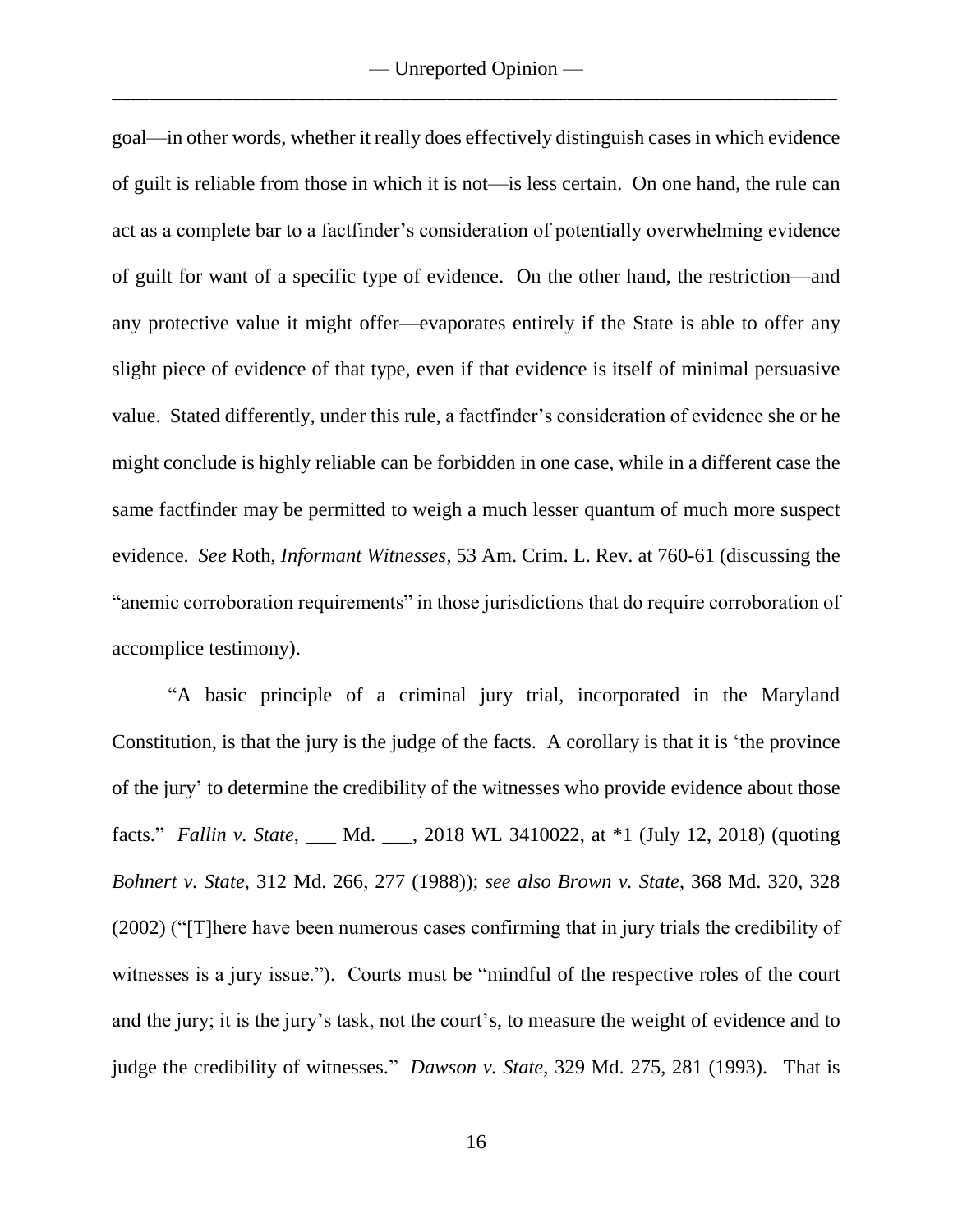true even in areas in which jurors would ordinarily be thought to have relatively little competence, such as the assessment and application of complex expert testimony. *See, e.g.*, *Levitas v. Christian*, 454 Md. 233, 246-47 (2017) (It is the jury that "assess[es] how much weight to give [an expert's] testimony," which the jury need not accept at all.). It is also why, when an appellate court conducts a sufficiency-of-the-evidence review of a criminal conviction, the court only asks "whether, after viewing the evidence in the light most favorable to the prosecution, *any* rational trier of fact could have found the essential elements of the crime beyond a reasonable doubt." *Smith*, 415 Md. at 184 (quoting *Jackson*, 443 U.S. at 319).

The accomplice corroboration rule is an exception to that ordinary division of roles that runs contrary to "a modern trend towards removing evidentiary disabilities and permitting the jury to weigh all of the available evidence." Derek J. T. Adler, *Ex Post Facto Limitations on Changes in Evidentiary Law: Repeal of Accomplice Corroboration Requirements*, 55 Fordham L. Rev. 1191, 1205 (1987); *see also* 2 Wigmore, Evidence § 488, at 647 (Little, Brown & Co. 1979) (opining that the common law rules on witness qualification "were highly restrictive," but "came to be recognized as illiberal and unnecessary in many instances"). In line with this trend, Federal Rule of Evidence 601, on which Maryland's Rule 5-601 is based, Rule 5-601, Cmte. Note, "eliminate<sup>[d]</sup> all grounds of witness incompetency," including "age, religious belief, mental incapacity, color of skin, moral incapacity, conviction of a crime, marital relationship, and connection with the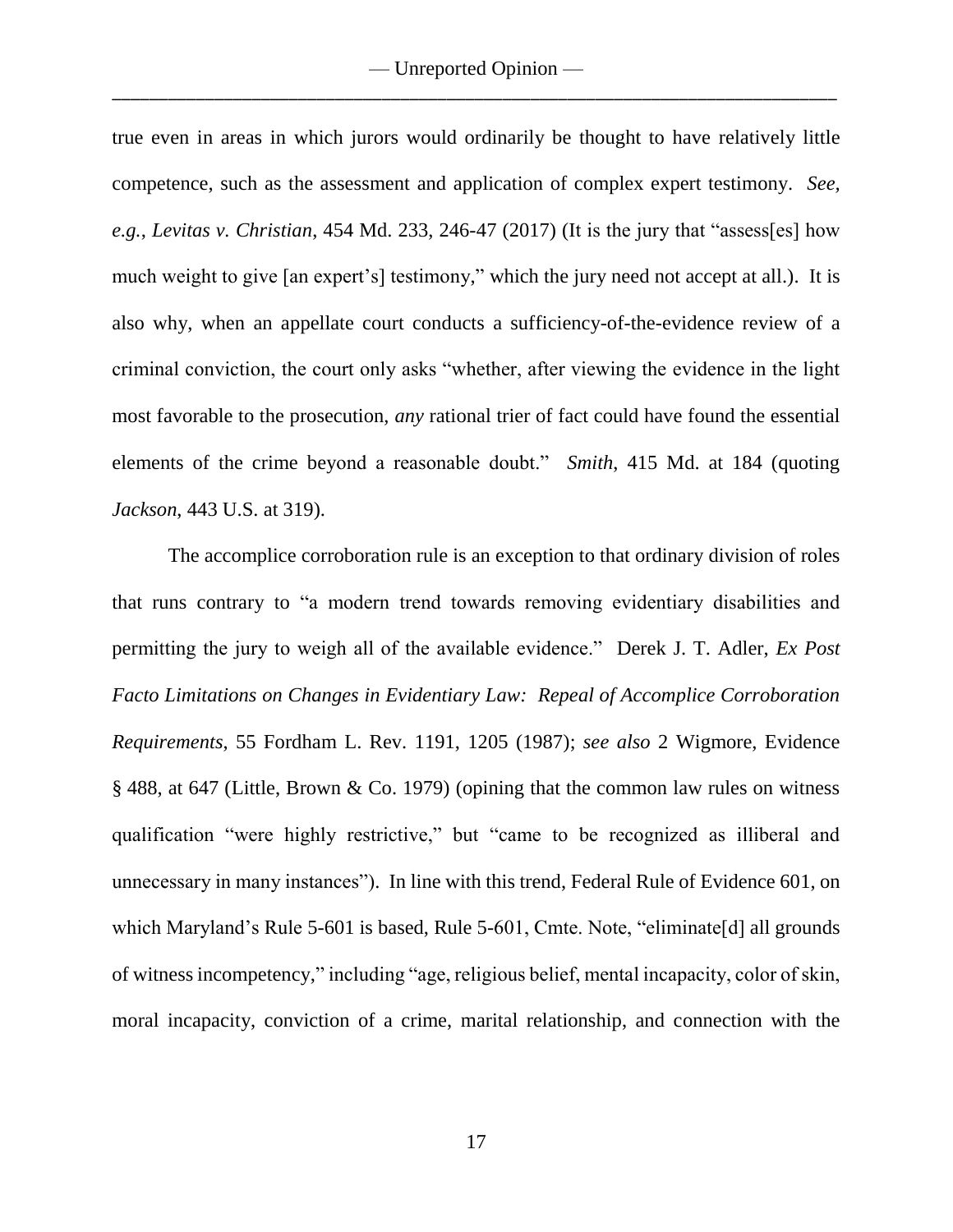litigation as a party, attorney, or interested person," Michael H. Graham, *Handbook of Federal Evidence* 492-93 (8th ed. 2016) (internal footnotes omitted).

By our count, Maryland, along with Tennessee, *State v. Hawkins*, 519 S.W.3d 1, 58 (Tenn. 2017), is one of two states that impose the accomplice corroboration requirement as a judicially-imposed rule. Sixteen other states have adopted some form of the rule by statute.<sup>7</sup> The rest of the states, plus the federal courts and the District of Columbia, follow the traditional common law rule, which does not require corroboration.<sup>8</sup> *Brown*, 281 Md.

 $\overline{a}$ <sup>7</sup> *McGowan v. State*, 990 So. 2d 931, 987 (Ala. Crim. App. 2003) (citing Ala. Code § 12-21-222); *M.H. v. State*, 382 P.3d 1201, 1205 (Alaska Ct. App. 2016) (citing Alaska Stat. § 12.45.020); *MacKool v. State*, 231 S.W.3d 676, 688 (Ark. 2006) (citing Ark. Code Ann. § 16-89-111(e)(1)(A)); *People v. Whalen*, 294 P.3d 915, 959 (Cal. 2013) (citing Cal. Penal Code § 1111), *disapproved of on other grounds by People v. Romero*, 354 P.3d 983, 1014 n.17 (Cal. 2015); *Robinson v. State*, 812 S.E.2d 232, 235 (Ga. 2018) (citing Ga. Code Ann. § 24-14-8); *State v. Lankford*, 399 P.3d 804, 834 (Idaho 2017) (citing Idaho Code § 19-2117); *State v. Barnes*, 791 N.W.2d 817, 823 (Iowa 2010) (citing Iowa R. Crim. P. 2.21(3)); *Commonwealth v. Resende*, 65 N.E.3d 1148, 1158 (Mass. 2017) (citing Mass. Gen. Laws ch. 233, § 201); *State v. Horst*, 880 N.W.2d 24, 37 (Minn. 2016) (citing Minn. Stat. § 634.04); *State v. Kills on Top*, 793 P.2d 1273, 1294 (Mont. 1990) (citing Mont. Code Ann. § 46-16-213); *Evans v. State*, 944 P.2d 253, 257 (Nev. 1997) (citing Nev. Rev. Stat. § 175.291); *People v. Davis*, 66 N.E.3d 1076, 1082 (N.Y. 2016) (citing N.Y. Crim. Proc. Law § 60.22); *State v. Reddig*, 876 N.W.2d 34, 36 (N.D. 2016) (citing N.D. Cent. Code § 29-21-14); *Postelle v. State*, 267 P.3d 114, 126 (Okla. Crim. App. 2011) (citing Okla. Stat. tit. 22, § 742); *State v. Washington*, 330 P.3d 596, 604 (Or. 2014) (citing Or. Rev. Stat. § 136.440); *State v. Dunkelberger*, 909 N.W.2d 398, 400 (S.D. 2018) (citing S.D. Codified Laws § 23A-22-8); *Smith v. State*, 436 S.W.3d 353, 369 (Tex. Crim. App. 2014) (citing Tex. Code Crim. Proc. Ann. art. 38.14).

<sup>8</sup> *State v. Johnson*, 179 A.3d 780, 786 (Conn. App. 2017); *Brooks*, 40 A.3d at 350; *Ali v. United States*, 581 A.2d 368, 377 n.17 (D.C. 1990); *Smith v. State*, 507 So. 2d 788, 790 (Fla. D. Ct. App. 1987); *People v. Nitti*, 133 N.E.2d 12, 13 (Ill. 1956); *Lowery v. State*, 547 N.E.2d 1046, 1053 (Ind. 1989); *State v. Bey*, 535 P.2d 881, 888 (Kan. 1975); *State v. Kyles*, 233 So. 3d 150, 157-58 (La. Ct. App. 2016); *State v. Reardon*, 486 A.2d 112, 119 (Me. 1984); *People v. Lemmon*, 576 N.W.2d 129, 137 n.22 (Mich. 1998); *Jones v. State*,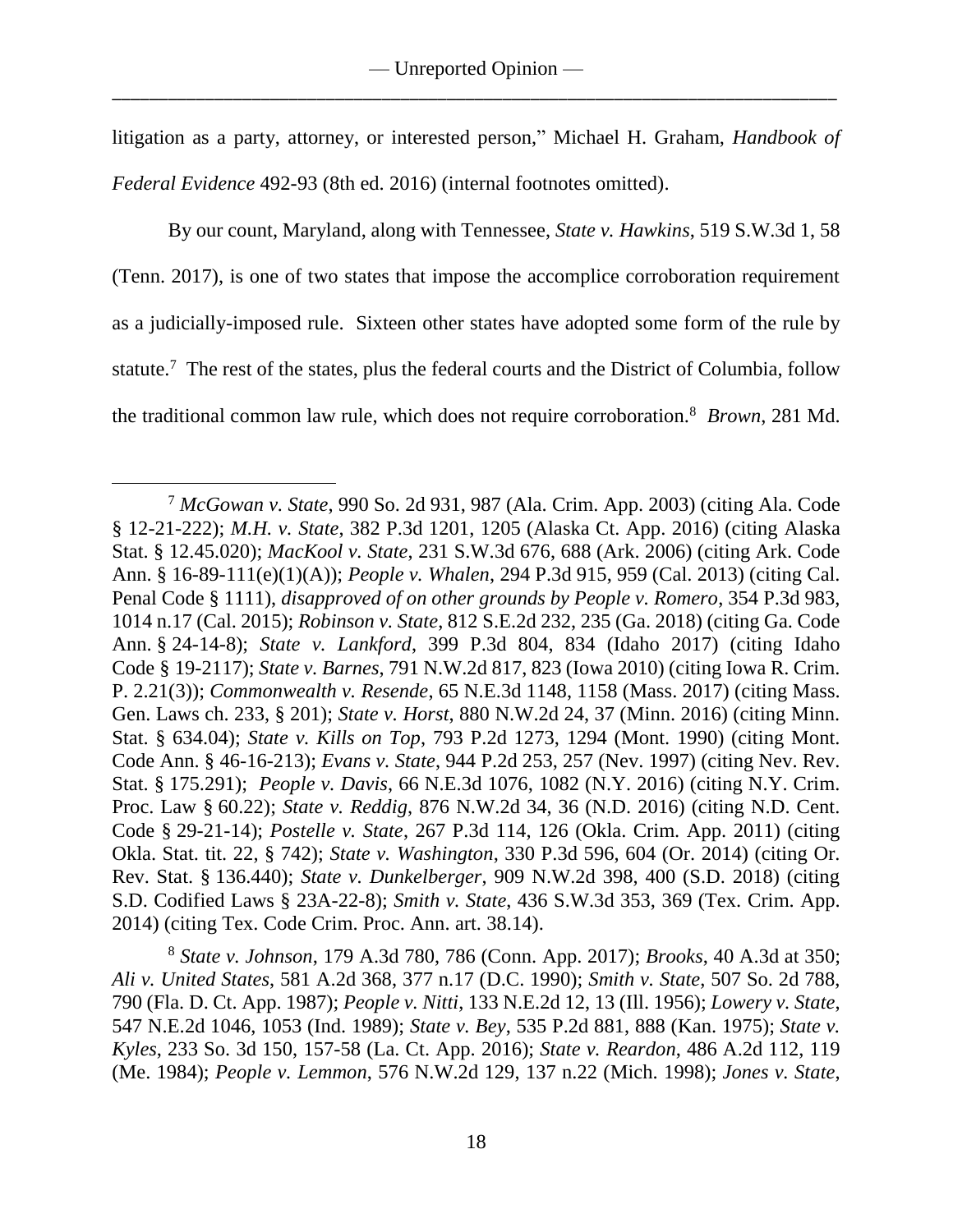at 242. The states that do not follow the accomplice corroboration rule have taken different approaches to the problem of the unreliability of accomplice testimony. Some that previously followed the rule have revoked it or limited it to certain types of cases.<sup>9</sup> Other jurisdictions allow juries to convict on the uncorroborated testimony of an accomplice as

 $\overline{a}$ 

<sup>203</sup> So. 3d 600, 607 (Miss. 2016); *State v. Sistrunk*, 414 S.W.3d 592, 598 (Mo. Ct. App. 2013); *State v. Huffman*, 385 N.W.2d 85, 90 (Neb. 1986); *State v. Thresher*, 442 A.2d 578, 582 (N.H. 1982); *State v. Spruill*, 106 A.2d 278, 280-82 (N.J. 1954); *State v. Montoya*, 384 P.3d 1114, 1121 (N.M. App. 2016); *State v. Keller*, 256 S.E.2d 710, 714 (N.C. 1979); *State v. O'Dell*, 543 N.E.2d 1220, 1225 (Ohio 1989); *Commonwealth v. Brown*, 52 A.3d 1139, 1165 (Pa. 2012); *State v. Pona*, 66 A.3d 454, 471 (R.I. 2013); *State v. Hicks*, 185 S.E.2d 746, 749 (S.C. 1971); *State v. Dana*, 10 A. 727, 729 (Vt. 1887); *Johnson v. Commonwealth*, 298 S.E.2d 99, 101 (Va. 1982); *Vance*, 262 S.E.2d at 426; *Linse*, 286 N.W.2d at 558; *Adams v. State*, 79 P.3d 526, 529, 532 (Wyo. 2003); *Caminetti*, 242 U.S. at 495.

<sup>9</sup> Four states have revoked the rule: Arizona, *State v. Edwards*, 665 P.2d 59, 67 (Ariz. 1983); Kansas, *McLaughlin*, 485 P.2d at 1363-64; Kentucky, *Martin v. Commonwealth*, 409 S.W.3d 340, 344 n.1 (Ky. 2013); and Utah, *Padilla*, 2018 UT App. 108 at ¶ 13. Prior to 1973, New Hampshire prohibited conviction for fornication based only on the uncorroborated testimony of the "partner in guilt." N.H. Rev. Stat. § 579:4 (repealed); N.H. Rev. Ann. Stat. tit. LVIII, Ch. 579 (repealed). Ohio used to require corroboration for several specific offenses, but now only requires it for "sexual imposition." *State v. Economo*, 666 N.E.2d 225, 227-28 (Ohio 1996). And most states prohibit convictions for perjury or solicitation of perjury based solely on the uncorroborated testimony of a single witness. *E.g.*, *Mason v. State*, 225 Md. App. 467, 477-81 (2015); *State v. O'Donnell*, 166 A.3d 646, 658-59 (Conn. App. 2017), *cert. denied*, 172 A.3d 205 (Conn. 2017); *State v. Ellis*, 957 P.2d 520, 521 (Kan. App. 1998); *State v. Alhweiti*, 2017 Ohio 8886, ¶ 19, 100 N.E.3d 1139, 1143 (Ohio App. 2017), *motion to file delayed appeal granted*, 2018-Ohio-1600, ¶ 19, 96 N.E.3d 296 (Ohio App. 25, 2018), *appeal not allowed*, 2018-Ohio-2639, ¶ 19, 96 N.E.3d 296 (Ohio July 5, 2018); *Cossitt-Manica v. Commonwealth*, 778 S.E.2d 513, 516 (Va. App. 2015).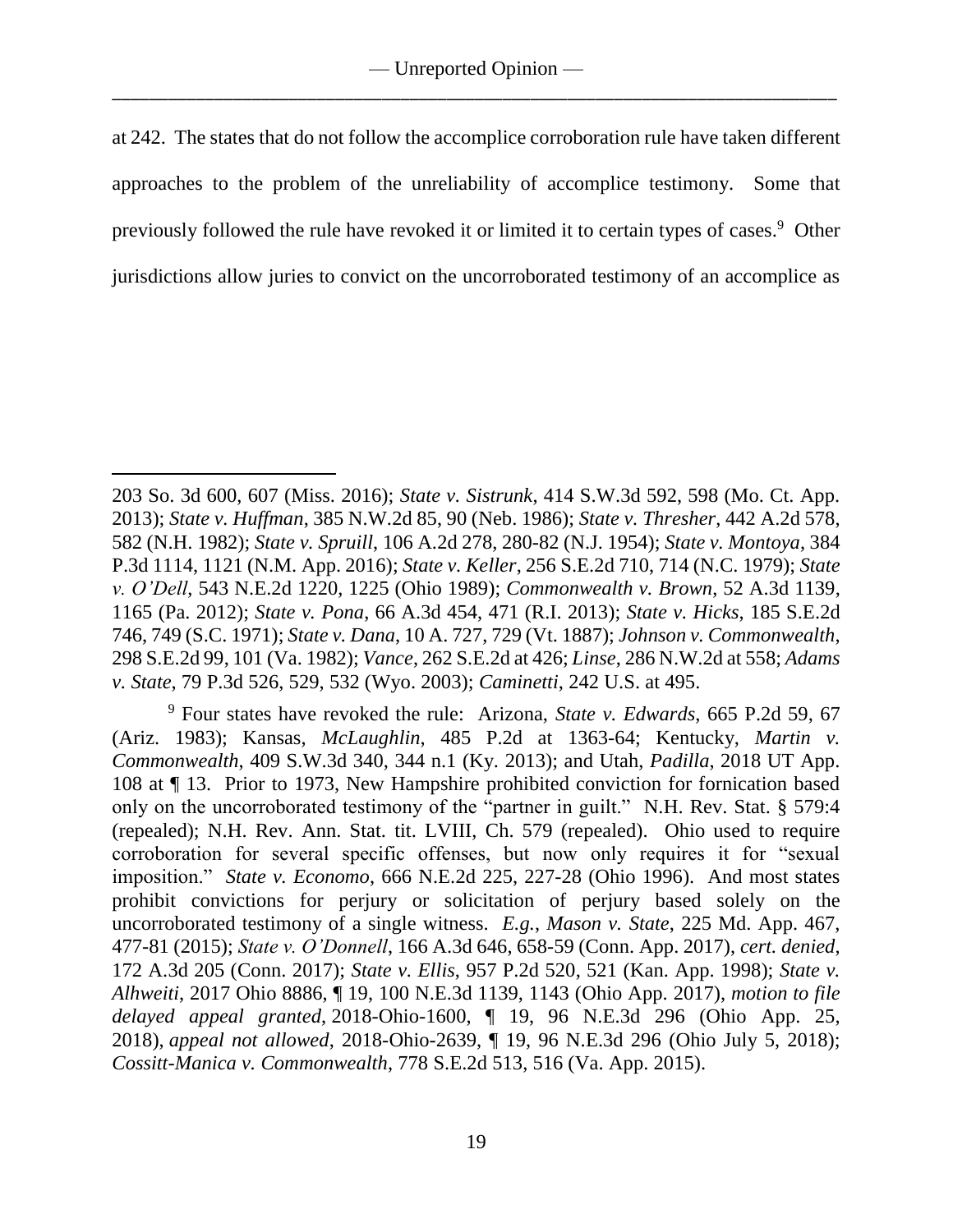long as the testimony is not inherently incredible.<sup>10</sup> A handful of states allow the testimony of one accomplice to corroborate that of another.<sup>11</sup>

In an accommodation that is at least arguably more consistent with the deference generally afforded to juries to assess credibility, several states allow conviction based on

<sup>11</sup> *Pittman v. State*, 799 S.E.2d 215, 218 (Ga. 2017); *State v. Tyler*, 553 N.E.2d 576, 589 (Ohio 1990), *superseded by state constitutional amendment on other grounds as recognized by State v. Smith*, 684 N.E.2d 668, 683 n.4 (Ohio 1997); *see also People v. Bowers*, 801 P.2d 511, 524 (Colo. 1990) (allowing corroboration by another accomplice for purposes of avoiding jury instruction on uncorroborated accomplice testimony); *State v. Little*, 174 So. 3d 1219, 1227 (La. Ct. App. 2015) (same); *State v. Klein*, 258 P.3d 528, 534 (Or. 2011) (holding that an accomplice's out-of-court statements can corroborate that accomplice's or another accomplice's in-court testimony).

 $\overline{a}$ <sup>10</sup> *See McCoy v. State*, 112 A.3d 239, 267 (Del. 2015) ("[I]n the rare case where there is an irreconcilable conflict in the State's evidence concerning the defendant's guilt, such as would preclude a conviction beyond a reasonable doubt, the trial court must remove the case from the jury's consideration and grant a motion for judgment of acquittal."); *Kyles*, 233 So. 3d at 157-58 (allowing conviction on uncorroborated accomplice testimony "provided the testimony is not incredible or otherwise insubstantial on its face"); *Jones*, 203 So. 3d at 606 ("[T]he uncorroborated testimony of an accomplice may be sufficient to convict an accused" if it is not "unreasonable, self-contradictory or substantially impeached.") (quoting *Osborne v. State*, 54 So. 3d 841, 846 (Miss. 2011)); *State v. Tressler*, 503 S.W.2d 13, 17 (Mo. 1973) (defendant may be convicted on uncorroborated testimony of an accomplice unless it is "so lacking in probative force as not to amount to substantial evidence") (quoting *State v. Powell*, 433 S.W.2d 33, 34 (Mo. 1968)); *Brown*, 52 A.3d at 1165 (jury can convict on the uncorroborated testimony of an accomplice "except in those exceptional instances . . . where the evidence is so patently unreliable that the jury was forced to engage in surmise and conjecture in arriving at a verdict based upon that evidence"); *Rohl v. State*, 219 N.W.2d 385, 389 (Wis. 1974) (stating that the uncorroborated testimony of an accomplice is "competent evidence upon which to base a verdict of guilty if it is of such a nature that it is entitled to belief and the jury believes it") (quoting *Sparkman v. State*, 133 N.W.2d 776, 778 (Wis. 1965)); *Commonwealth of the Northern Mariana Islands v. Muna*, 2016 MP 10, ¶ 14 (2016) ("[A] conviction may be based solely upon an accomplice's uncorroborated testimony, provided the testimony is not inherently implausible.") (internal quotation omitted).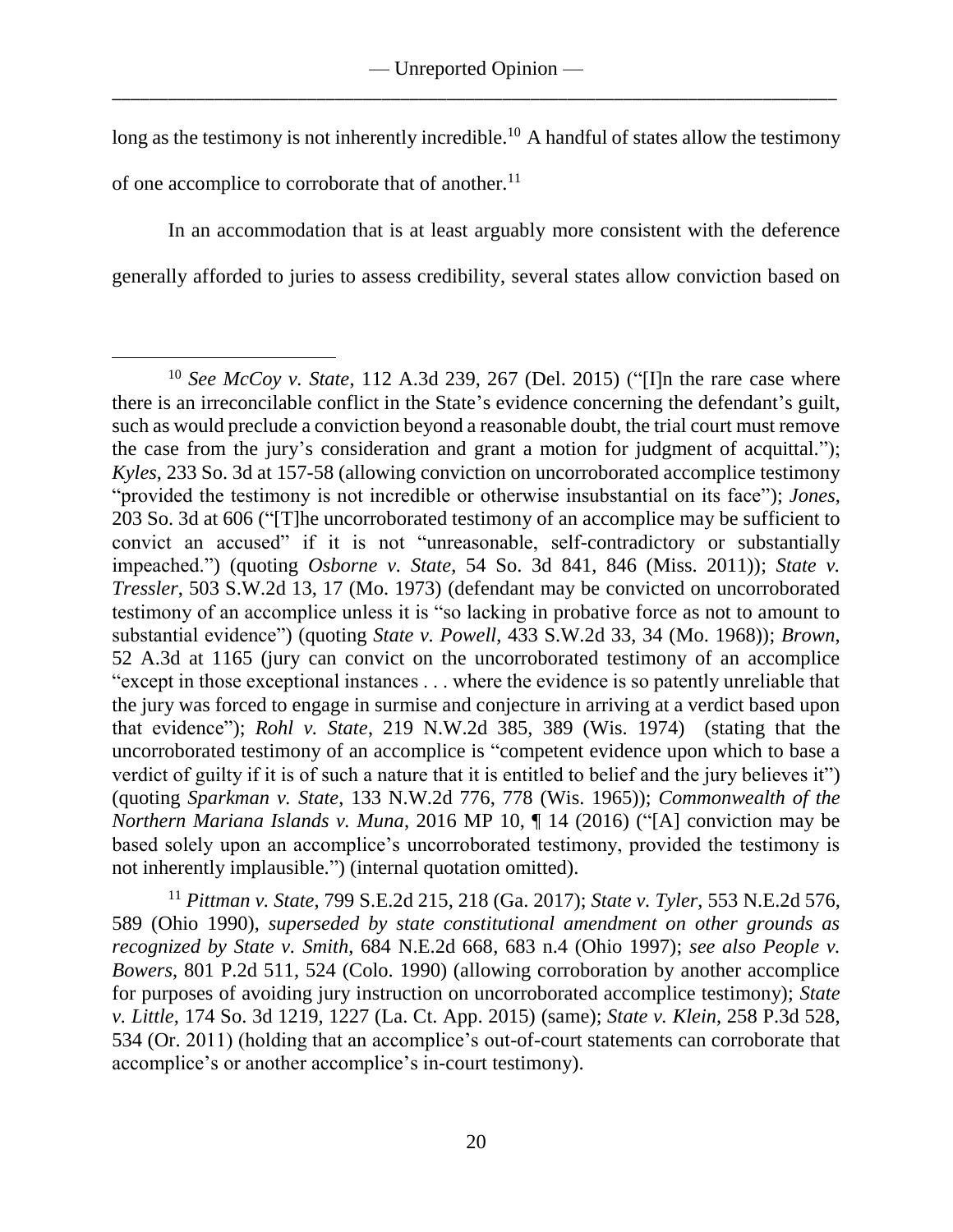the uncorroborated testimony of an accomplice but either require or permit the trial court to instruct the jury as to its inherent unreliability. These courts diverge as to whether such an instruction is required whenever an accomplice testifies, $12$  required only when such testimony is uncorroborated,<sup>13</sup> required only when requested by the defendant,<sup>14</sup> or left to

 $\overline{a}$ 

<sup>14</sup> *See Fields v. United States*, 396 A.2d 522, 526 (D.C. 1978) ("When a witness has a strong motivation to lie, the trial court's failure to give a cautioning instruction when requested is reversible error. . . . The failure to give an accomplice instruction, however, is not plain error when the testimony of the accomplice is corroborated by other evidence."), *disagreed with on other grounds by Dorman v. United States*, 491 A.2d 455 (D.C. 1984); *Young*, 693 N.W.2d at 807-08 (holding that the jury instruction must be requested by defendant and that an appellate court must conduct harmless error analysis on a rejected accomplice credibility instruction); *Adams*, 943 A.2d at 864 ("[B]ecause of the inherent conflict in [an accomplice's] testimony, a defendant has a right, upon request, to a specific jury instruction that the evidence of an accomplice is to be carefully scrutinized and assessed in the context of his specific interest in the proceeding.") (internal quotations

<sup>&</sup>lt;sup>12</sup> *See McCoy*, 112 A.3d at 268 (stating "that a trial court must give a[n]  $\ldots$ instruction to the jury any time an accomplice witness testifies"); *People v. Cobb*, 455 N.E.2d 31, 35 (Ill. 1983) (stating defendant is "entitled" to an accomplice witness instruction and finding error where it is not given); *State v. Quintana*, 621 N.W.2d 121, 139 (Neb. 2001) ("It is the rule in this state that a defendant is entitled to a cautionary instruction on the weight and credibility to be given to the testimony of an accomplice, and the failure to give such an instruction is reversible error.").

<sup>13</sup> *See People v. Petschow*, 119 P.3d 495, 504-05 (Colo. App. 2004); *Williams*, 32 So. 3d at 491 ("[F]or a defendant to be entitled to a cautionary jury instruction, it is only necessary that the accomplice's testimony be uncorroborated."); *Commonwealth v. Wholaver*, 177 A.3d 136, 165 (Pa. 2018) (indicating "that the corrupt and polluted source instruction pertains only to the uncorroborated testimony of an accomplice") (internal quotations omitted); *Holloman v. Commonwealth*, 775 S.E.2d 434, 448 (Va. App. 2015) ("Although . . . a trial court must warn the jury against the danger of convicting upon [an accomplice's] uncorroborated testimony[,] where [such] testimony is corroborated, it is not error to refuse a cautionary instruction.") (internal quotations and citation omitted); *State v. Everybodytalksabout*, 39 P.3d 294, 307 (Wash. 2002) ("Cautionary instructions must be given where the testimony of an accomplice is uncorroborated."); *Linse*, 286 N.W.2d at 558 ("[I]t is error to deny a request for an accomplice instruction only where the accomplice's testimony is totally uncorroborated.").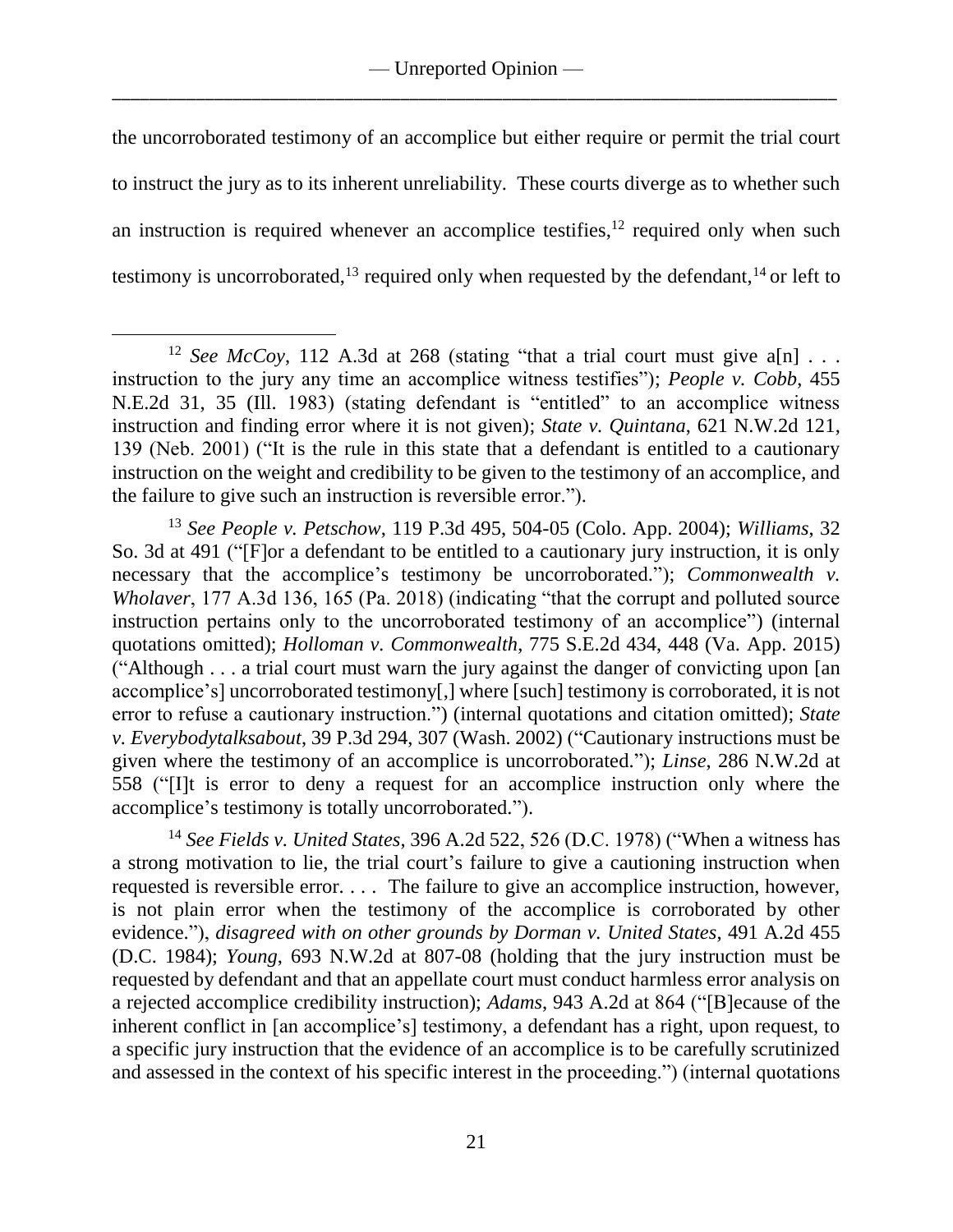the discretion of the trial judge.<sup>15 16</sup> But all of these approaches provide some measure of

protection to the defendant—by ensuring that, in appropriate cases, the jury is instructed to

 $\overline{a}$ 

<sup>15</sup> *See Moore*, 981 A.2d at 1059-60 (indicating that the defendant is entitled to an instruction on the credibility of accomplice witnesses when "[t]he conditions of character and interest most inconsistent with a credible witness" exist); *Dennis*, 817 So. 2d at 751 (Not providing the instruction "was not fundamental error which would justify reversing the jury's verdict. It is discretionary.") (quoting *Boykin v. State*, 257 So. 2d 251, 252 (Fla. 1971), *vacated in part on other grounds by Boykin v. Florida*, 408 U.S. 940 (1972)); *Okumura*, 894 P.2d at 105 (holding "that in some cases in which the testimony of an accomplice substantially aids the prosecution's proof, a trial court may act properly within its discretion if it refuses or otherwise fails to give an accomplice witness instruction"); *State v. Hughes*, 943 So. 2d 1047, 1051 (La. 2006) (stating that "the jury should be instructed to treat the [accomplice's] testimony with great caution," but that "[w]hen the accomplice's testimony is materially corroborated by other evidence, such language is not required"); *State v. Johnson*, 434 A.2d 532, 537 (Me. 1981) (indicating the "failure to give [a] cautionary instruction [is] not obvious error when not requested and not automatic error, even if requested"); *State v. Guzman*, 95 P.3d 302, 312 (Utah App. 2004) (explaining that "a cautionary instruction *may* be given if the accomplice testimony is 'uncorroborated' and *shall* be given if the trial judge finds the accomplice testimony 'self-contradictory, uncertain or improbable'") (quoting Utah Code Ann. § 77-17-7(2)); *Vlahos v. State*, 75 P.3d 628, 639 (Wyo. 2003) (indicating that no "clear precedent in Wyoming require[s] cautionary instructions on accomplice testimony"); *Muna*, 2016 MP 10 at ¶ 14-16 (holding that trial courts are not required to issue accomplice witness instruction *sua sponte*, though it is unclear whether the defendant is entitled to the instruction if requested).

<sup>16</sup> At least six states preclude the trial court from commenting on the credibility of an accomplice's testimony. *State v. Bussdieker*, 621 P.2d 26, 29 (Ariz. 1980); *Noojin v. State*, 730 N.E.2d 672, 678 (Ind. 2000); *State v. Lang*, 515 S.W.2d 507, 510-11 (Mo. 1974); *Sarracino*, 964 P.2d at 76; *Pona*, 66 A.3d at 471; *State v. Stukes*, 787 S.E.2d 480, 483 (S.C. 2016).

omitted); *State v. Rowsey*, 472 S.E.2d 903, 911 (N.C. 1996) ("An accomplice testifying for the prosecution is generally regarded as an interested witness, and a defendant, upon timely request, is entitled to an instruction that the testimony of an accomplice should be carefully scrutinized.") (quoting *State v. Harris*, 288 S.E.2d 437, 447 (N.C. 1976)); *State ex rel. Franklin v. McBride*, 701 S.E.2d 97, 103, 103 n.14 (W. Va. 2009) (stating that the "instruction is required when an accomplice to the crime testifies for the State," but only when requested by the defendant).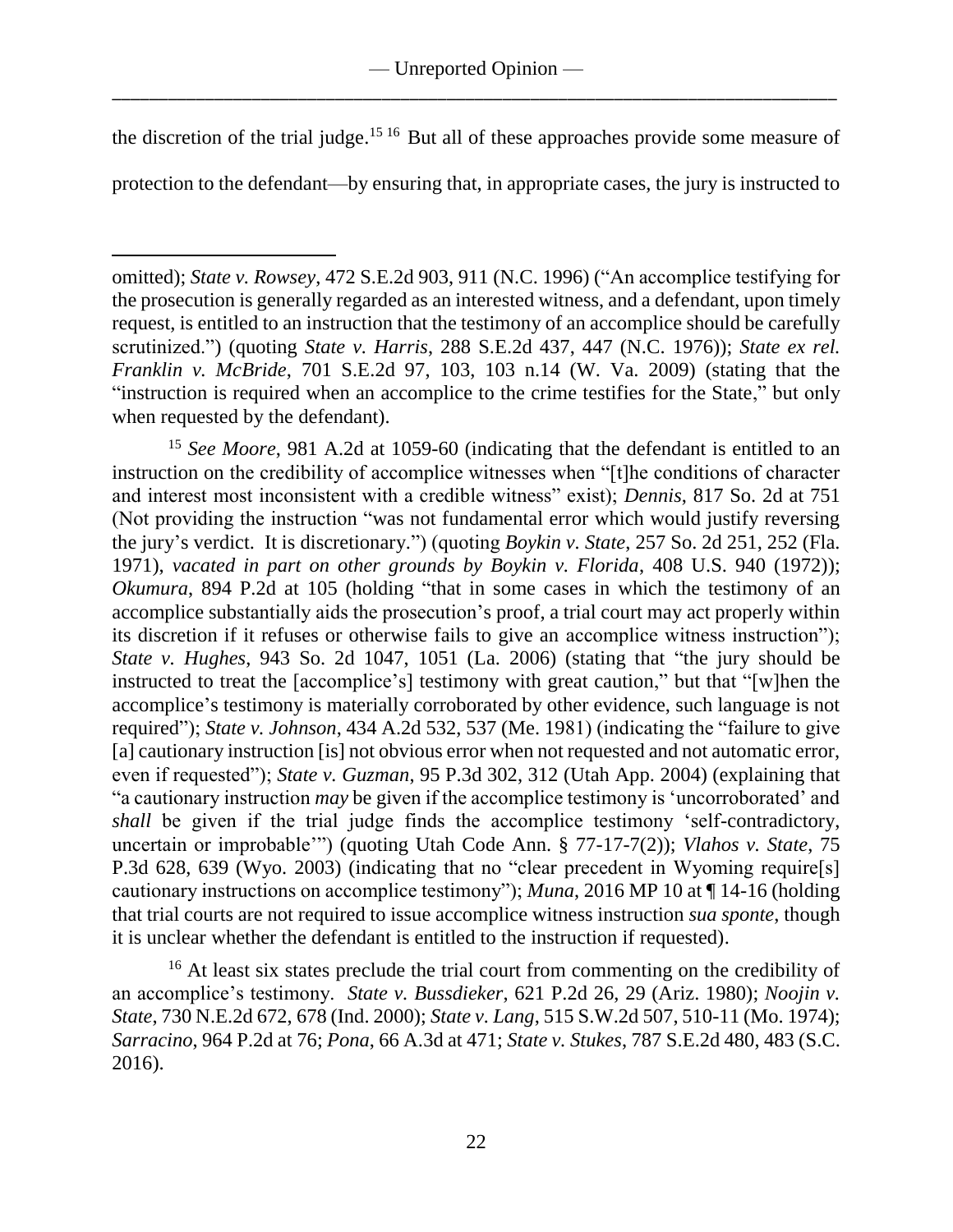consider accomplice testimony with an appropriate amount of skepticism—while also leaving to the jury its usual role as the trier-of-fact and assessor of witness credibility. *See Brown*, 281 Md. at 246 (observing "that a jury instruction that accomplice testimony be examined with care and viewed with suspicion serves much the same purpose as the Maryland rule requiring corroboration").<sup>17</sup>

As examples, we include excerpts from model jury instructions in three other states that do not employ the accomplice corroboration rule:

# *Colorado:*

The prosecution has presented a witness who claims to have been a participant with the defendant in the crime charged. There is no evidence other than the testimony of this witness which tends to establish the participation of the defendant in the crime.

While you may convict upon this testimony alone, you should act upon it with great caution. Give it careful examination in the light of other evidence in the case. You are not to convict upon this testimony alone, unless you are convinced beyond a reasonable doubt that it is true.

Model Criminal Jury Instructions Committee of the Colorado Supreme Court, *Colorado Jury Instructions—Criminal*, D:05 (2017) (excerpt).

# *Connecticut:*

In weighing the testimony of an accomplice, who is a self-confessed criminal, you must consider that fact. All else being equal, it may be that you would not believe a person who has committed a crime such as this,

 $\overline{a}$ <sup>17</sup> The Maryland State Bar Association's Criminal Pattern Jury Instruction 3:11A, which covers the accomplice corroboration rule, includes a modest warning regarding the reliability of accomplice testimony: "If you find that the testimony of (name) has been corroborated, you may consider it, but you should do so with caution and give it the weight you believe it deserves." A trial court must give the instruction if it is requested and there is "some evidence" to support it. *Coleman-Fuller v. State*, 192 Md. App. 577, 592-94 (2010); *see also Gaskins v. State*, 7 Md. App. 99, 104-06 (1969) (finding reversible error where trial court declined the defendant's request for an accomplice-witness jury instruction).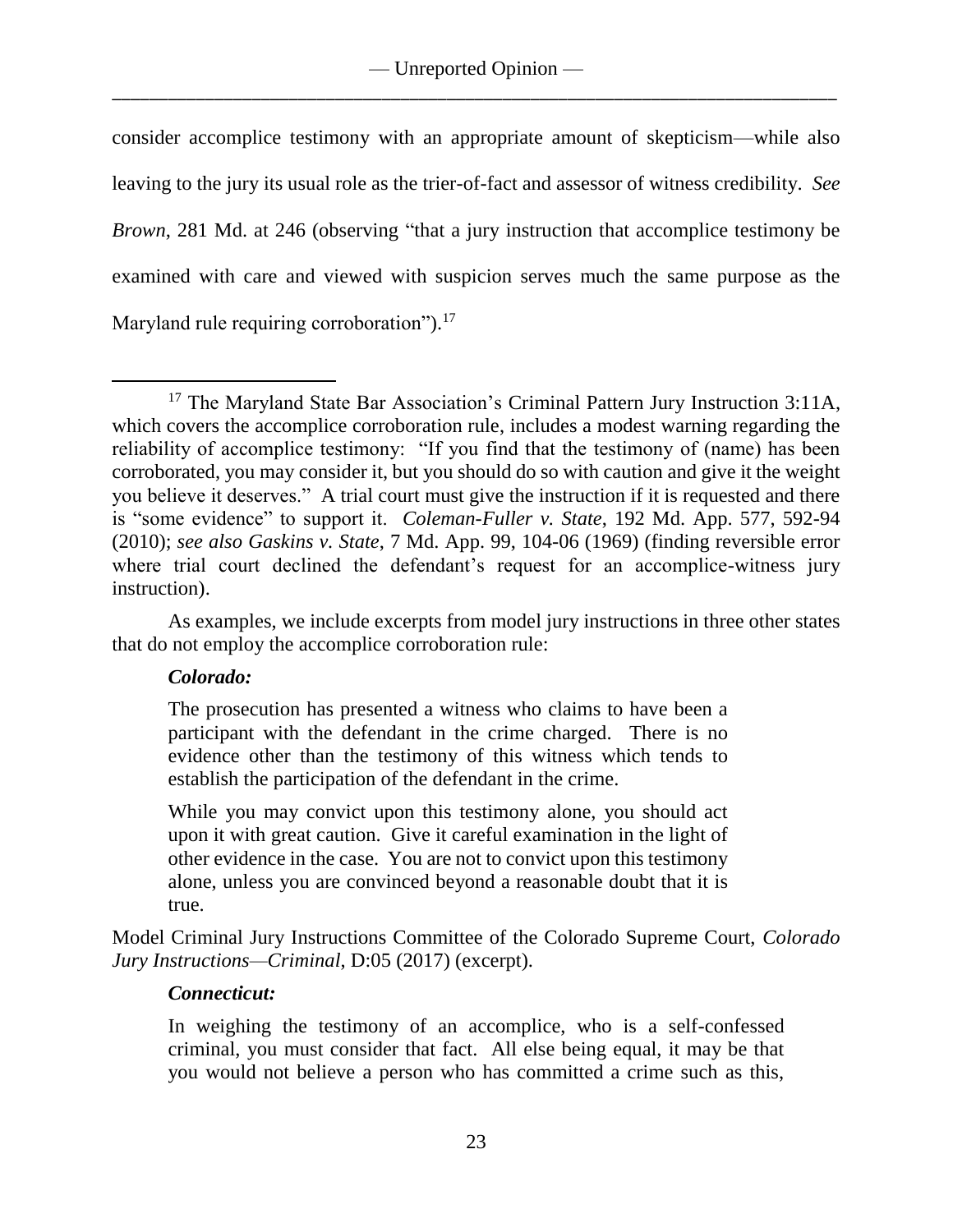involving moral wrong, as readily as you would believe a person of good character. The amount of moral wrong involved in the participation of the witness in the crime should be weighed. Also, in weighing the testimony of an accomplice who has not yet been sentenced or whose case has not yet been disposed of, or who has not been charged with offenses of which the state has evidence, you should keep in mind that he may, in his own mind, be looking for or hoping for some favorable treatment in the sentence or disposition of his own case, and that, therefore, he may have such an interest in the outcome of this case that his testimony may have been colored by that fact. Therefore, the jury must look with particular care at the testimony of an accomplice and scrutinize it very carefully before you accept it.

On the other hand, there are many offenses that are of such a character that the only persons capable of giving useful testimony are those who are themselves implicated in the crime. Each accomplice's testimony is an admission by him against his own natural interest in not incriminating himself; and, therefore, it may itself be evidence of his testimony's reliability.

It is for you, the jury, to decide what credibility you will give to a witness who has admitted his involvement in criminal wrongdoing—whether you will believe or disbelieve the testimony of a person who, by his own admission, has committed the crime(s) charged by the state here. Like all other questions of credibility, this is a question you must decide based on all the evidence presented to you.

Connecticut Judicial Branch, *Criminal Jury Instructions*, § 3.10 (4th ed. 2017) (excerpt).

# *Michigan:*

 $\overline{a}$ 

(1) You should examine an accomplice's testimony closely and be very careful about accepting it.

(2) You may think about whether the accomplice's testimony is supported by other evidence, because then it may be more reliable. However, there is nothing wrong with the prosecutor's using an accomplice as a witness. You may convict the defendant based only on an accomplice's testimony if you believe the testimony and it proves the defendant's guilt beyond a reasonable doubt.

(3) When you decide whether you believe an accomplice, consider the following: